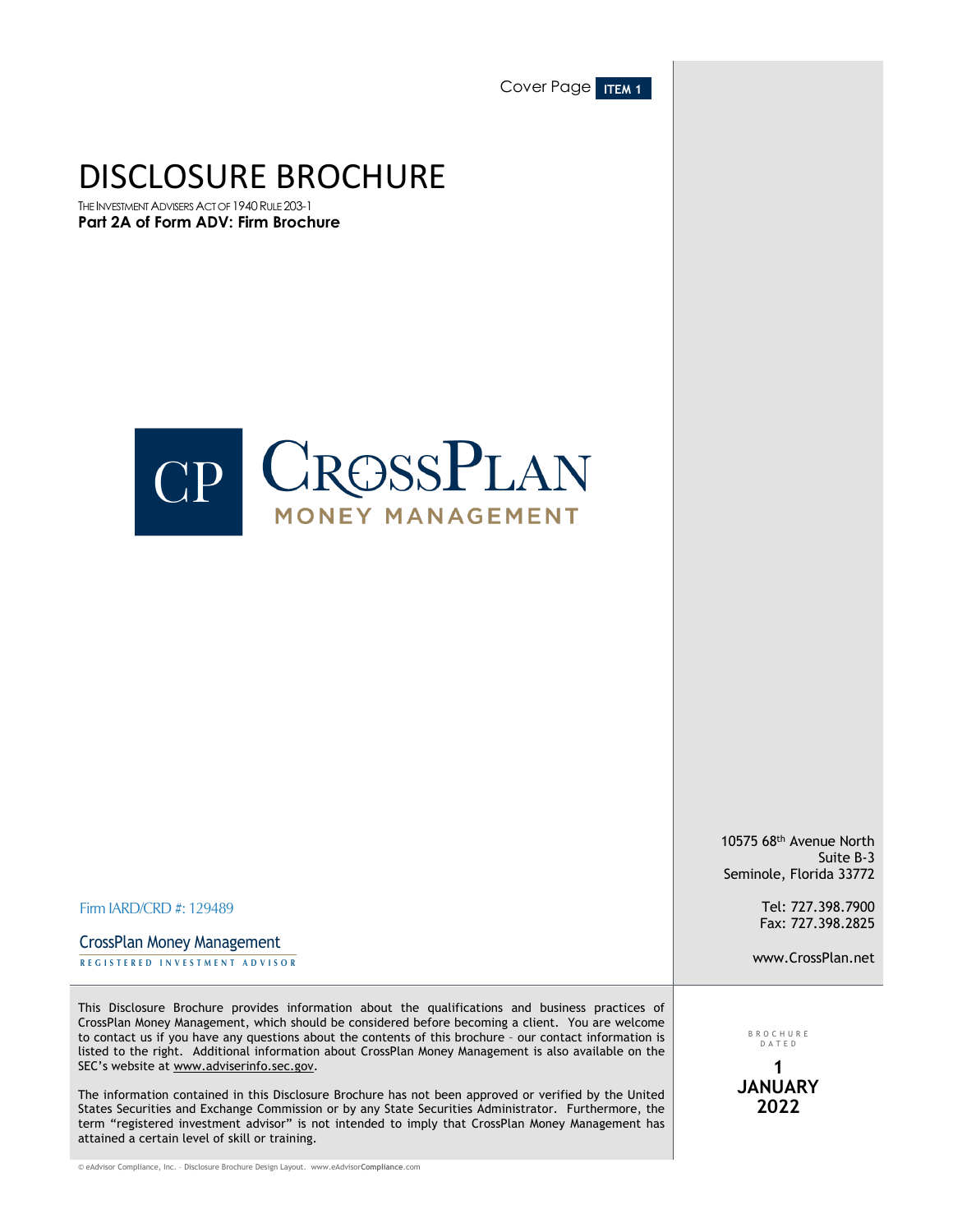# **MATERIAL CHANGES**

# **ITEM 2**

SEC Rule 204-3(b)(2) allows us to provide you with a summary page of Material Changes in lieu of sending out our entire Disclosure Brochure. If you are being offered this Material Change page as a separate piece from our Disclosure Brochure and you have questions about these summary disclosures or would like a current copy of our Disclosure Brochure to review, **you may contact us and a current, complete Disclosure Brochure will be sent free of charge**.

# **New Location**

We have moved our main office from  $1057568$ <sup>th</sup> Avenue North, Suite A1, Seminole, Florida 33772 to our new location **10575 68th Avenue North, Suite B-3, Seminole, Florida 33772**. All other contact numbers and email remain the same.

# PALM INVESTMENT STRATEGIES, LLC

10575 68<sup>th</sup> Avenue North, Suite B-3 Tel: 727.398.7900<br>Seminole, Florida 33772 SEMINOLE, FLORIDA 33772

**This brief is being provided to you as a summary of what has been fully disclosed in our Disclosure Brochure dated January 1, 2022. The information contained on this Material Change page has not been approved or verified by the United States Securities and Exchange Commission or by any State Securities Administrator.**

Form ADV: Part 2A © eAdvisor Compliance, Inc. – Disclosure Brochure Design Layout. www.eAdvisor**Compliance**.com

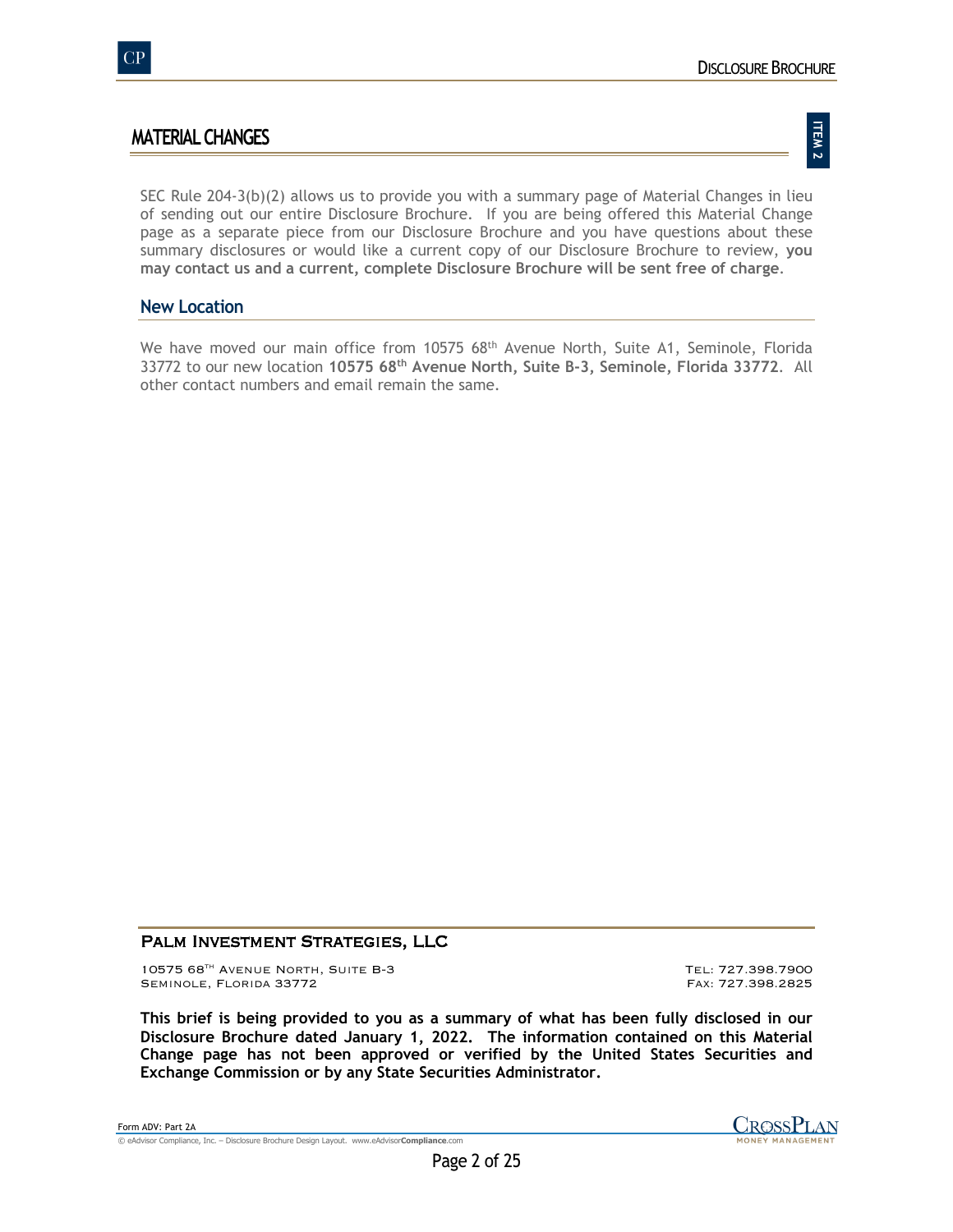# **TABLE OF CONTENTS**

| ÷ |
|---|
|   |
|   |
|   |
| r |

| <b>ITEM4</b>   | <b>Advisory Business</b>                                                                                                                                               | 4                   |
|----------------|------------------------------------------------------------------------------------------------------------------------------------------------------------------------|---------------------|
|                | Who We Are                                                                                                                                                             | 4                   |
|                | Our Mission<br>What We Do                                                                                                                                              | $\overline{4}$<br>5 |
|                | How We Get to Know You                                                                                                                                                 | 6                   |
| <b>ITEM 5</b>  | Fees & Compensation                                                                                                                                                    | 6                   |
|                | CrossPlan <sup>®</sup> Investment Programs<br>Portfolio Monitoring                                                                                                     | 6<br>12             |
| <b>ITEM 6</b>  | Performance-Based Fees & Side-By-Side Management                                                                                                                       | 14                  |
| <b>ITEM 7</b>  | <b>Types of Clients</b>                                                                                                                                                | 14                  |
| <b>ITEM 8</b>  | Methods of Analysis, Investment Strategies & Risk of Loss                                                                                                              | 14                  |
|                | Portfolio Management - Methods of Analysis, Investment Strategies & Managing Risk<br>Portfolio Monitoring - Methods of Analysis, Investment Strategies & Managing Risk | 14<br>16            |
| <b>ITEM 9</b>  | <b>Disciplinary Information</b>                                                                                                                                        | 17                  |
| <b>ITEM 10</b> | Other Financial Industry Activities & Affiliations                                                                                                                     | 17                  |
|                | Insurance Company Activities & Affiliations                                                                                                                            | 17                  |
| <b>ITEM 11</b> | Code of Ethics, Participation or Interest in Client Transactions & Personal Trading                                                                                    | 17                  |
|                | Code of Ethics                                                                                                                                                         | 17                  |
|                | <b>Client Transactions</b><br>Personal Trading                                                                                                                         | 18<br>18            |
| <b>ITEM 12</b> | <b>Brokerage Practices</b>                                                                                                                                             | 19                  |
|                | <b>Custodial Services</b>                                                                                                                                              | 19                  |
|                | Selection of Portfolio Managers<br>Aggregating Trade Orders                                                                                                            | 20<br>20            |
| <b>ITEM 13</b> | <b>Review of Accounts</b>                                                                                                                                              | 20                  |
|                | Portfolio Management Reviews                                                                                                                                           | 20                  |
|                | Portfolio Monitoring Reviews                                                                                                                                           | 21                  |
| <b>ITEM 14</b> | Client Referrals & Other Compensation                                                                                                                                  | 21                  |
|                | Referral Compensation<br>Other Compensation (Indirect Benefit)                                                                                                         | 21<br>21            |
|                | <b>Insurance Commissions</b>                                                                                                                                           | 21                  |
|                | Retirement Rollover Compensation                                                                                                                                       | 22                  |
| <b>ITEM 15</b> | Custody                                                                                                                                                                | 22                  |
|                | Management Fee Deduction<br>Standing Letters oof Authorization                                                                                                         | 22                  |
| <b>ITEM 16</b> | <b>Investment Discretion</b>                                                                                                                                           | 23                  |
|                | Securities & Amount Bought or Sold                                                                                                                                     | 23                  |
| <b>ITEM 17</b> | <b>Voting Client Securities</b>                                                                                                                                        | 23                  |
| <b>ITEM 18</b> | <b>Financial Information</b>                                                                                                                                           | 23                  |
| <b>ITEM 19</b> | Requirements for State-Registered Advisers                                                                                                                             | 24                  |
|                |                                                                                                                                                                        |                     |

**BROCHURE SUPPLEMENTS**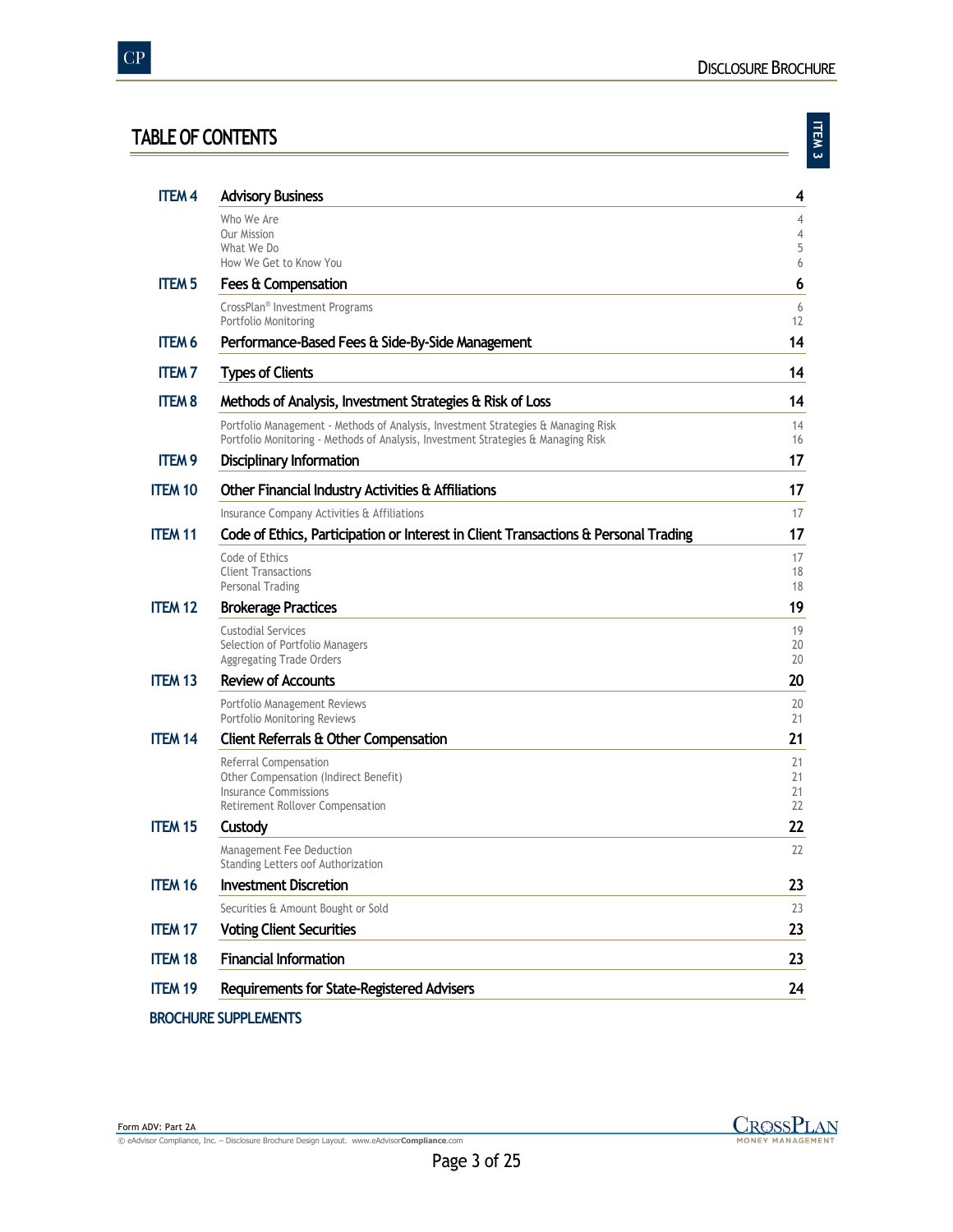**ITEM 4**

# **ADVISORY BUSINESS**

## **Who We Are**

**CrossPlan® Money Management**<sup>1</sup> (hereinafter referred to as "the Company", "we", "us" and "our") was founded by Paul G. Palm in 1989 as a fee for service registered investment advisor<sup>2</sup> offering money management services<sup>3</sup> to assist you, our client<sup>4</sup>, achieve long-term growth and capital appreciation in your investment portfolio.

#### **Owners**

The following person controls the Company:

| <b>Name</b>  | <b>Title</b>                               | CRD#    |
|--------------|--------------------------------------------|---------|
| John R. Palm | Managing Member & Chief Compliance Officer | 1185127 |

#### **Assets Under Management**

We offer two (2) investment management services: Portfolio Management and Portfolio Monitoring. Portfolio Management accounts will be managed on a discretionary basis. All Portfolio Monitoring accounts are considered assets under advisement, managed by independent third-party money managers ("Portfolio Managers")<sup>5</sup>. As of January 1, 2022, our assets totaled:

| \$63,101,654 |
|--------------|
| \$4,436,593  |

For more information on our Portfolio Management and Portfolio Monitoring services see "Investment Management" services below. You can also read more about our investment services under "Portfolio Management" and "Portfolio Monitoring" that includes the cost of our services in Item 5, "**Fees & Compensation**."

## **Our Mission**

Our mission is to simplify the vast complicated web of investment options that are increasingly being affected by today's global financial market place. We maintain one overall objective – structure and implement investment strategies designed to maximize wealth, maintain investment expectation and minimize investment risk relative to your financial goals.

TrossPlan® Money Management is the doing-business-as name for Palm Investment Strategies, LLC. CrossPlan® was originally incorporated in 1989 as Palm اnvestment Strategies, ILC was organized and acquired all the assets of Investment Services, Inc.

The term "registered investment advisor" is not intended to imply that CrossPlan® Money Management has attained a certain level of skill or training. It is لآ 2<br>used strictly to reference the fact that we are "registered" such other State Regulatory Agencies that may have limited regulatory jurisdiction over our business practices.

TrossPlan® Money Management is a fiduciary, as defined within the meaning of Title I of the Employer Retirement Income Security Act of 1974 ("ERISA")<br>and/or as defined under the Internal Revenue Code of 1986 (the "Code") f participant or beneficiary of a retirement plan subject to ERISA or as described under the Code; or (ii) the beneficial owner of an Individual Retirement Account ("IRA").

<sup>4</sup> A client could be an individual and their family members, a family office, a foundation or endowment, a charitable organization, a corporation and/or small business, a trust, a guardianship, an estate, or any other type of entity to which we choose to give investment advice.

<sup>5</sup> Portfolio assets managed by Portfolio Managers are not included in our "Regulatory Assets Under Management" calculation in our Form ADV Part 1A, Item 5.F unless we have discretionary authority to hire and fire Portfolio Managers and reallocate your assets without your prior consent. Therefore, the total<br>assets under management disclosed in this Disclosure Brochure may

<sup>©</sup> eAdvisor Compliance, Inc. – Disclosure Brochure Design Layout. www.eAdvisor**Compliance**.com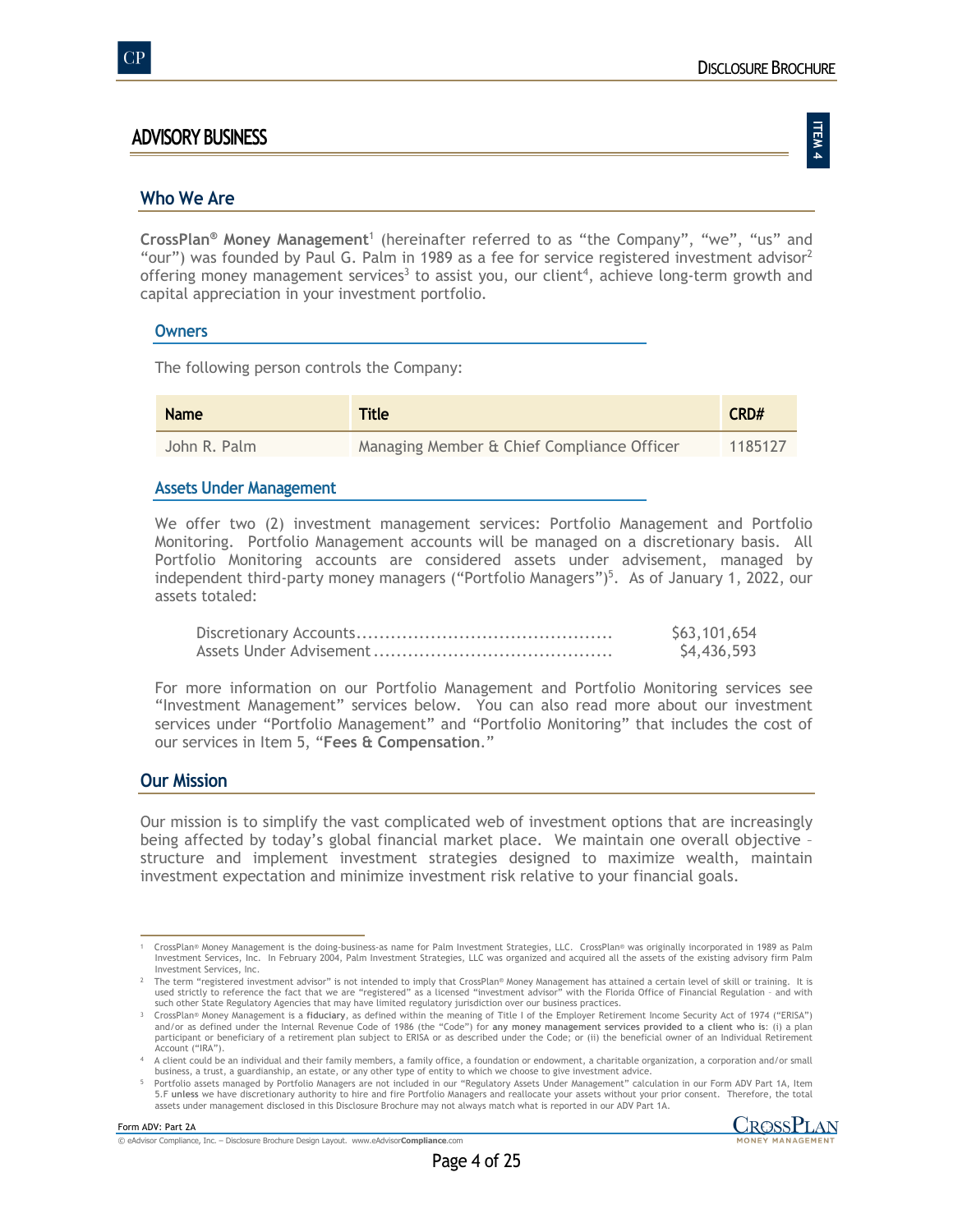# **What We Do**

**We manage wealth**. Our portfolio management services begin with stressing the importance of you making fiscally responsible decisions and disciplined economic choices in your personal life so we can effectively help you achieve your monetary goals for today's needs, tomorrow's dreams, and to leave a future legacy.

Focus of our portfolio management will be to identify your unique investment parameters that once defined, will allow us to provide clear perspective and insight into the investment alternatives to be most effective for your situation. These identifying parameters are a beginning point to successful portfolio management that includes:

- v **Risk Assessment** An attempt to identify your level of tolerable risk to an acceptable level of market volatility and expected investment return.
- v **Investment Composition** An investment strategy designed to achieve your unique financial expectations relative to your risk factors and predetermined benchmarks.
- ◆ Tax Management Income producing investments, if at or nearing retirement or are risk averse, designed to protect assets and capitalize on investment returns that yield either a low tax base income or are tax exempt.

From these identifying factors, we make available two investment management options based on your financial needs. These services include: (1) Portfolio Management; and (2) Portfolio Selection and Monitoring.

### **Portfolio Management**

Our Portfolio management strategies focus on designing a portfolio allocation of using a mix of equity ("stock") positions, fixed income/debt ("bond") instruments, investment company ("mutual funds") products, and exchange traded funds ("ETFs") to achieve the best return on your investment capital.

You will find more information about our management services under "CrossPlan® Investment Programs" in Item 5, "**Fees & Compensation**" below and further description of our investment strategies under Item 8, "**Methods of Analysis, Investment Strategies & Risk of Loss**."

## **Portfolio Monitoring**

Portfolio monitoring consists of recommending third-party money managers ("Portfolio Manager") for you to select, whose investment disciplines most closely resemble your investment parameters. Portfolio monitoring includes:

- v A written assessment guideline to balance investment return and risk, which emphasizes spreading risk among various asset classes and investment vehicles; and,
- \* Recommended Portfolio Managers to implement your asset allocation strategy.

Under these arrangements, we are **not involved in the day to day management of your portfolio assets**. Our responsibility will be to continuously evaluate the performance of your portfolio to ensure the Portfolio Manager adheres to your investment parameters and to make recommendations regarding the Portfolio Manager as market factors and your personal goals dictate.

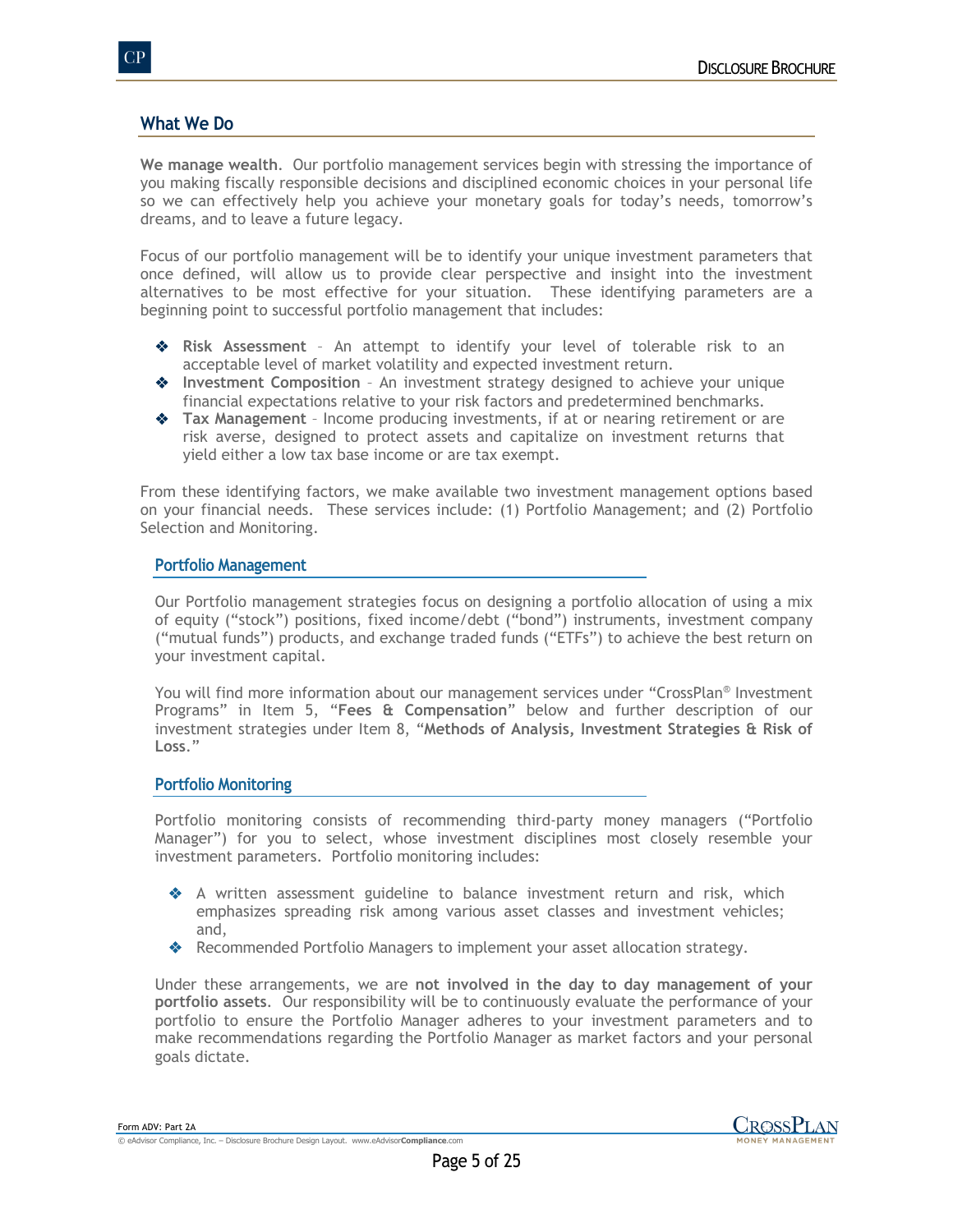More information about our "Portfolio Monitoring" services is available below under Item 5, "**Fees & Compensation**" below and how we evaluate Portfolio Managers is also discussed under Item 8, "**Methods of Analysis, Investment Strategies & Risk of Loss**."

# **How We Get to Know You**

As a new client, we will have a pre-advisory consultation with you to discuss issues such as your current income and expenses, career, personal goals, investment return expectations and prior investment experience. In addition, we may have you complete a profile questionnaire<sup>6</sup> to gain greater insight into your financial needs.

With the complexity of today's marketplace, it is critical for us to understand who you are and what you want to accomplish financially. We must have a clear picture of your unique financial composition and risk tolerance so that we can develop a successful portfolio management strategy and tailored asset allocation guideline. Our meetings with you to discuss your finances will help to eliminate much of the guesswork in achieving the security and independence you desire and simplify your financial alternatives. In return, we will have:

- $\triangle$  Defined and narrowed objectives and investment options;
- Identified areas of greatest distress;
- $\triangle$  Developed a strategy for addressing concerns about the future;
- $\triangleleft$  Cultivated peace of mind; and,
- ◆ Created a unique picture of your overall economic personality.

Once your financial parameters have been identified, we will prepare a written assessment that outlines what asset mix is most suitable for your unique investment expectations and risk tolerance. This written assessment will guide us in the management of your account(s), and as a standard against which to measure future results and to make modifications where necessary.

# **FEES & COMPENSATION**

# **CrossPlan® Investment Programs**

Our tailored investment strategies focus on matching your defined investment parameters with a portfolio style designed to meet your goals and objectives, risk tolerances and time frames. Such investment strategies may or may not include a combination of the following programs depending on your qualifications.

## **CrossPlan® Sector Momentum**

**OBJECTIVE** – The investment strategy for the Sector Momentum program rotates between sectors based on technical and fundamental research. The program provides an active approach to managing a portion of your portfolio using sector ETF's and/or sector specific mutual funds.

Industry and broader sector trends have become some of the most important factors to enhance relative performance of a portfolio. This program buys and then holds different

**ITEM Сл** 

The profile questionnaire we use is an important tool in gathering information about your investment methodology, risk tolerance, income/tax bracket, liquidity, time horizons, etc. If you elect not to answer the questionnaire or chooses to respond with limited input, it is possible that we could operate in a<br>handicapped capacity contrary to your investment needs. Theref managed account(s), you should make every effort to provide us with your detailed personal needs and objectives, along with detailed financial and tax information.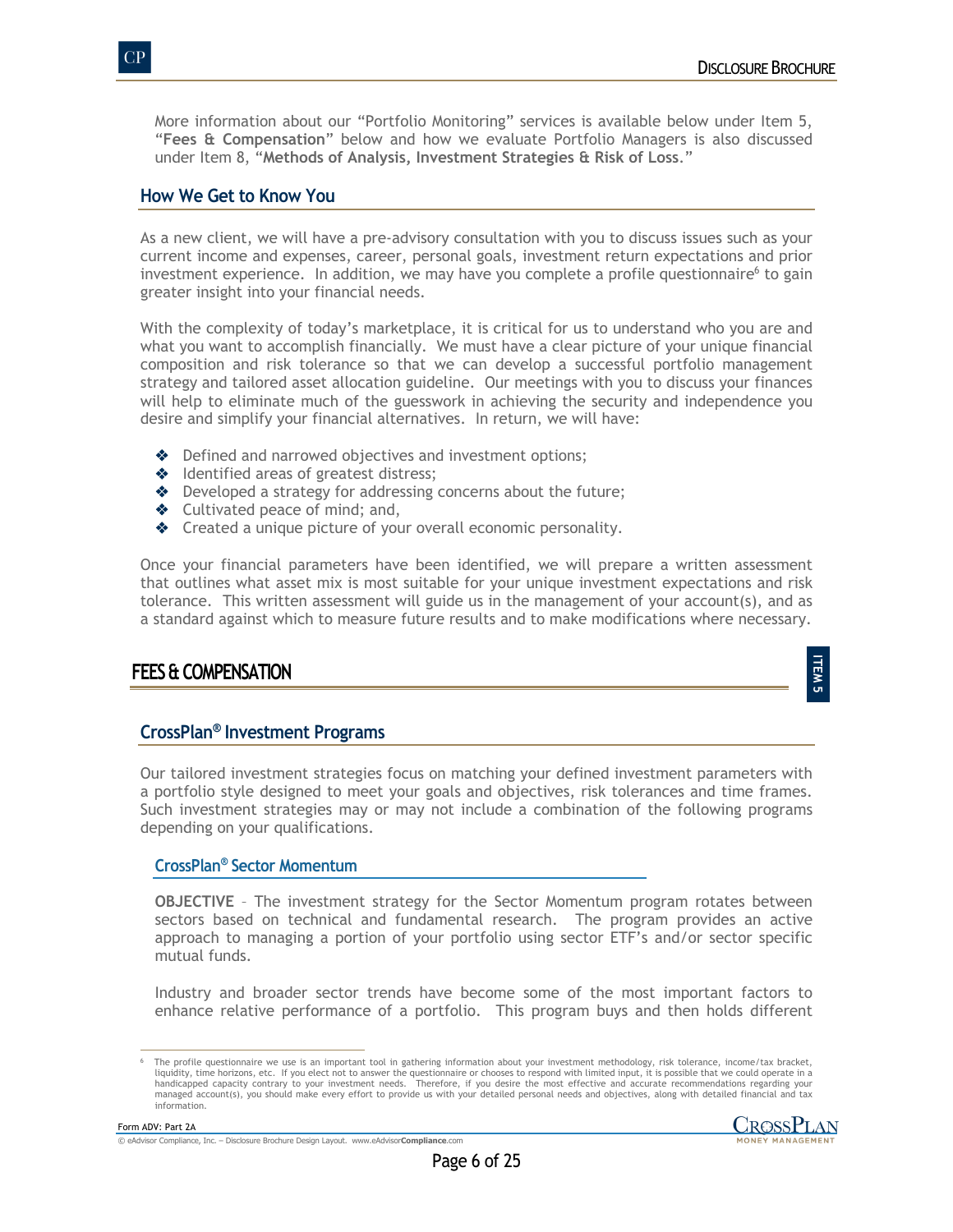sectors using a price momentum strategy and then strategically employing hedging techniques. The price momentum rational is that the previous quarter's winners carry their momentum into the next quarter

**MANAGEMENT** – The Sector Momentum program seeks to provide you with long-term capital appreciation through an actively managed portfolio of sector ETF's or sector mutual funds.

| <b>Investment Type:</b> | <b>Separately Managed Account</b>            |
|-------------------------|----------------------------------------------|
| Style:                  | Actively Managed - Strategic and Disciplined |
| <b>Account Minimum:</b> | \$25,000                                     |
| <b>Annual Fee:</b>      | $2.00\%$ <sup>+</sup>                        |
| <b>Key Benefits:</b>    | Sector exposure with risk management         |

 We retain **discretion to negotiate the management fee** on a client-by-client basis depending on the size and complexity of the portfolio managed. For more information on how we will handle your account, see "CrossPlan® Investment Program Protocols" below.

**INVESTMENT PROCESS** – The price momentum model is purely mechanical, allowing no subjectivity in trading decisions. 70% of the portfolio is dedicated to this sector strategy. The remaining 30% may utilize specialized securities designed to magnify (and in some cases produce inverse of) the performance of various market indexes such as the Standard & Poor's 500 Index or the NASDAQ 100 Index. Additional description of this investment process:

- **1.** Identify 5 top-ranked sectors with best relative price performance over a 3 month period.
- **2.** Purchase sector ETF or sector mutual fund shares in an attempt to replicate performance of the top-ranked sectors.
- **3.** Equally weigh the selected 5 sectors.
- **4.** Review rankings every 90 day period and repeat the process.
- **5.** Hedge the portfolio of sectors, if necessary, as described below.

**HEDGING** – Hedging is an important, if not vital, part of this portfolio. Hedging is a strategy that attempts to reduce risk of a portfolio by making investments that are expected to perform differently than each other. Hedging can take place when the long-term bullish percents reverse down from above 70% level. In the case of this portfolio, inverse correlation mutual fund shares can be used during these periods. While hedging is a strategy that attempts to reduce risk, it is important to understand that inverse correlation funds will experience loss when benchmark indexes rise.

# **CrossPlan® Relative Strength (RS) Allocation**

**OBJECTIVE** – RS Allocation is a tool that keeps us focused in the right area of the market at the right time. We think of the relative strength almost like a funnel of money flow. As the stock is outperforming a particular index, money is flowing more heavily toward that equity than that of the broader market. Likewise, if the stock is underperforming in comparison to an index, the equity has money flowing at a slower rate into the equity versus the general market.

A stock that displays improving relative strength versus the market or a corresponding sector index may be on the verge of an aggressive move to the upside. Conversely, a stock that begins to show weakness relative to the market or its peers may be poised for a breakdown.

**MANAGEMENT** – The RS Allocation program seeks to provide you with long-term capital appreciation through an actively managed portfolio of sector ETF's or mutual funds.

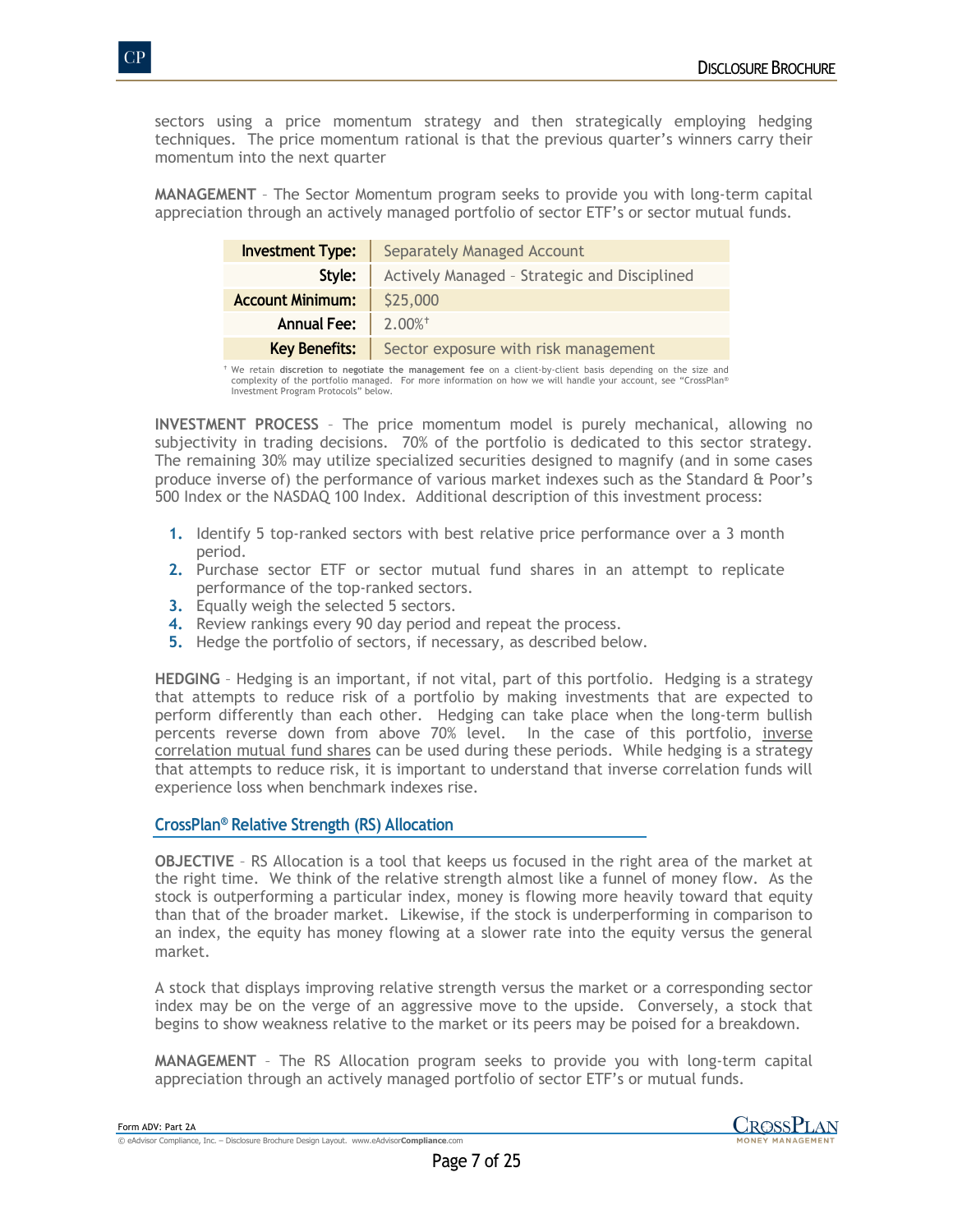| <b>Investment Type:</b> | <b>Separately Managed Account</b>                         |
|-------------------------|-----------------------------------------------------------|
| Style:                  | Actively Asset Allocation based on RS                     |
| <b>Account Minimum:</b> | \$100,000                                                 |
| <b>Annual Fee:</b>      | $\parallel 2.00\%$ <sup>+</sup>                           |
|                         | <b>Key Benefits:</b>   Active management of asset classes |

 We retain **discretion to negotiate the management fee** on a client-by-client basis depending on the size and complexity of the portfolio managed. For more information on how we will handle your account, see "CrossPlan® Investment Program Protocols" below.

**INVESTMENT PROCESS** – There are seven different levels to the investing program and each level addresses a different market category. For instance, level one is comparing the relative strength of the S&P 500 on a cap weighted basis to an equal weighted basis to determine the best place to be. Level two compares small, mid and large cap stocks. The system keeps working down to alternative investments, includes a cash component, which can reduce equity exposure when the indicators are negative.

- **1.** Broad Market = Equal Weight Cap-Weight
- **2.** Capitalization = Large Mid-Small
- **3.** Style = Value Blend Growth
- **4.** Sectors = 10 Broad Sectors
- **5.** Global = Emerging Europe U.S. Latin America Far East
- **6.** Fixed Income = Short Medium Long
- **7.** Alternative Investments = S&P Inverse S&P Cash Commodities

**MAINTENANCE** – If a change is made in the group that is favored, sell the current holding and replace it with the new favored area for each level.

### **CrossPlan® Customized Fixed Income Accounts**

**OBJECTIVE** – A Customized Fixed Income Account focuses on investment grade corporate fixed income securities; however we do not have the flexibility to invest in other asset classes in order to add value. The average duration and/or laddering of investments are customizable and therefore the account has a high minimum investment.

The laddered portfolio provides higher current income, greater safety through diversification, built-in liquidity, dramatically improved predictability of future income, and the ability to automatically adapt to a changing interest rate environment, usually on the very best terms available. The laddered portfolio approach does all this, without requiring the investor to forecast future interest rates or to make complicated re-investment decisions.

**MANAGEMENT** – The Customized Fixed Income Account program seeks to build a portfolio of fixed income investments if you are a more conservative investor or you need income.

| <b>Investment Type:</b> | Separately Managed Account        |
|-------------------------|-----------------------------------|
| Style:                  | Fixed Income                      |
| <b>Account Minimum:</b> | \$500,000                         |
| <b>Annual Fee:</b>      | $1.50\%$ <sup>+</sup>             |
|                         | <b>Key Benefits:</b> Conservative |

 We retain **discretion to negotiate the management fee** on a client-by-client basis depending on the size and complexity of the portfolio managed. For more information on how we will handle your account, see "CrossPlan® Investment Program Protocols" below.

Form ADV: Part 2A



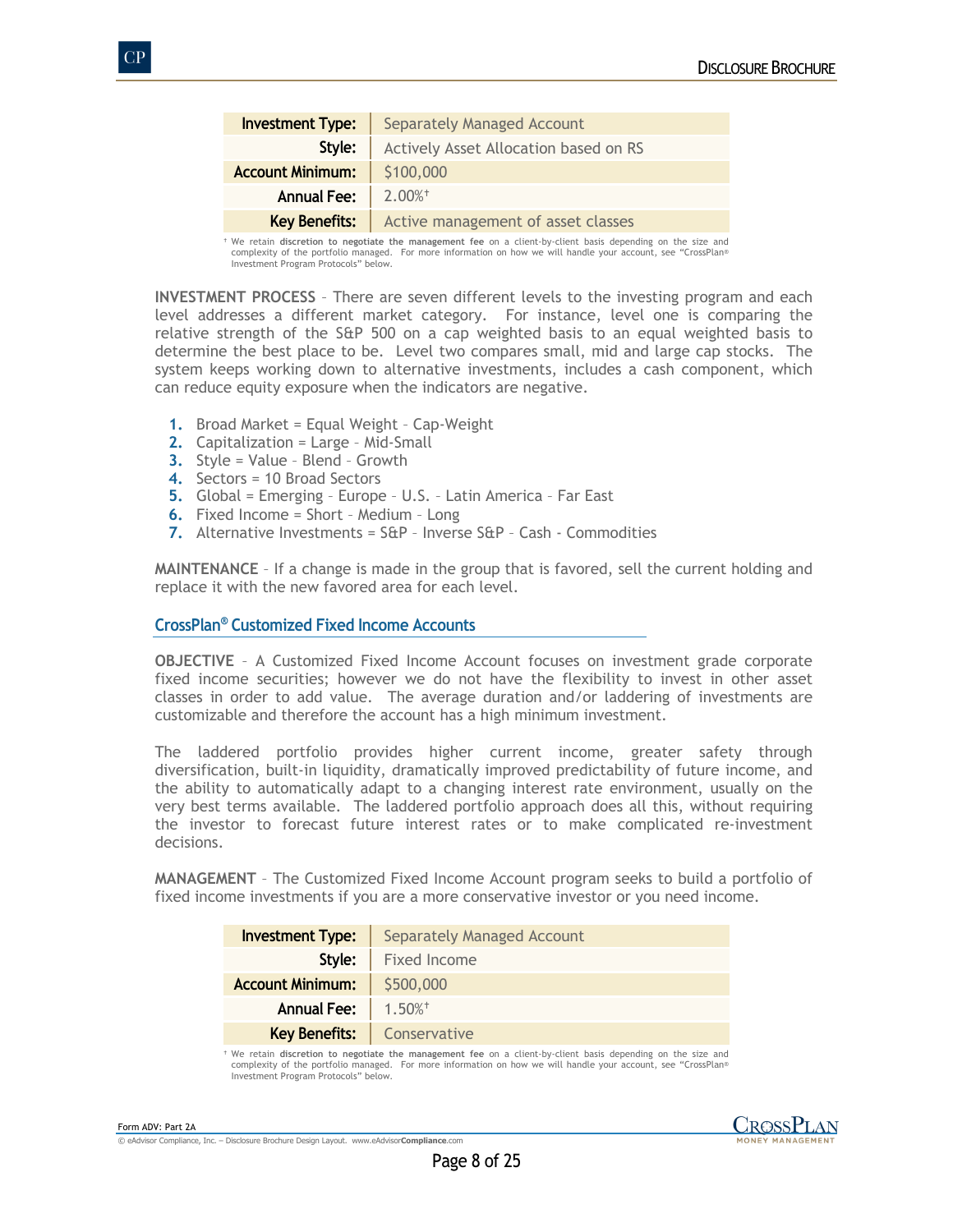**INVESTMENT PROCESS** –

- **1. Choose an appropriate average term.** This should be the length of time over which the income from your portfolio needs to be highly predictable.
- **2. Calculate the longest maturity to be used in the portfolio.** In a portfolio where each individual position will be approximately equal in size and spaced at even intervals, then the longest term instrument to be included would be roughly twice as long as the average term.
- **3. Determine how many positions to use (i.e. how many steps on the ladder).** The more positions to be used, the shorter the intervals between each maturity date, and hence the smoother the transition from one interest rate environment to the next.
- **4. Adhere to a re-investment rule.** In order to ensure that the laddered portfolio retains the same average term over time, each time an issue matures the proceeds should be re-invested out at the longest acceptable term as determined in Step 2 (i.e. at the top of the ladder).

# **CrossPlan® Dividend & Growth**

**OBJECTIVE** – The Dividend & Growth program is a separately managed account of individual, dividend paying stocks. This portfolio is highly customizable and therefore has a high minimum investment.

To stay ahead of rising costs and taxes, you have to grow your assets over time. History has shown that one of the best ways to do this is by investing in stocks. Our Dividend & Growth program seeks to invest in stocks that provide income through dividends. Stocks that pay dividends can be less volatile than stocks that don't because investors in these securities are more inclined to hold onto income-paying stocks through down markets. In addition, you have the option of receiving dividends in a monthly income check from the account or reinvesting dividends. Reinvested dividends tend to boost total returns

**MANAGEMENT** – The Dividend & Growth program seeks to produce income with the potential for capital growth. Emphasis is placed on capital preservation as an investment objective.

| <b>Investment Type:</b> | <b>Separately Managed Account</b>        |
|-------------------------|------------------------------------------|
| Style:                  | Actively Managed - Individual Securities |
| <b>Account Minimum:</b> | \$500,000                                |
| <b>Annual Fee:</b>      | $\parallel$ 2.50% <sup>+</sup>           |
| <b>Key Benefits:</b>    | Income plus potential for growth         |

 We retain **discretion to negotiate the management fee** on a client-by-client basis depending on the size and complexity of the portfolio managed. For more information on how we will handle your account, see "CrossPlan® Investment Program Protocols" below.

**INVESTMENT PROCESS** – 75% to 100% of the account will hold between 25 and 40 dividend paying securities. Securities are chosen based on fundamental research. Unless the fundamental picture changes, stocks will be held long-term. Additionally, risk management based on technical analysis may be used as a "sell discipline" when stock charts break major support levels or have major trend changes. Stocks may be worked into and NOT all bought immediately in order to attempt get positive risk versus reward entry points. Stocks will be monitored each week and/or upon news, fundamental data, or technical alert. Initial position in each stock will represent between 3% to 5% position of the total portfolio.

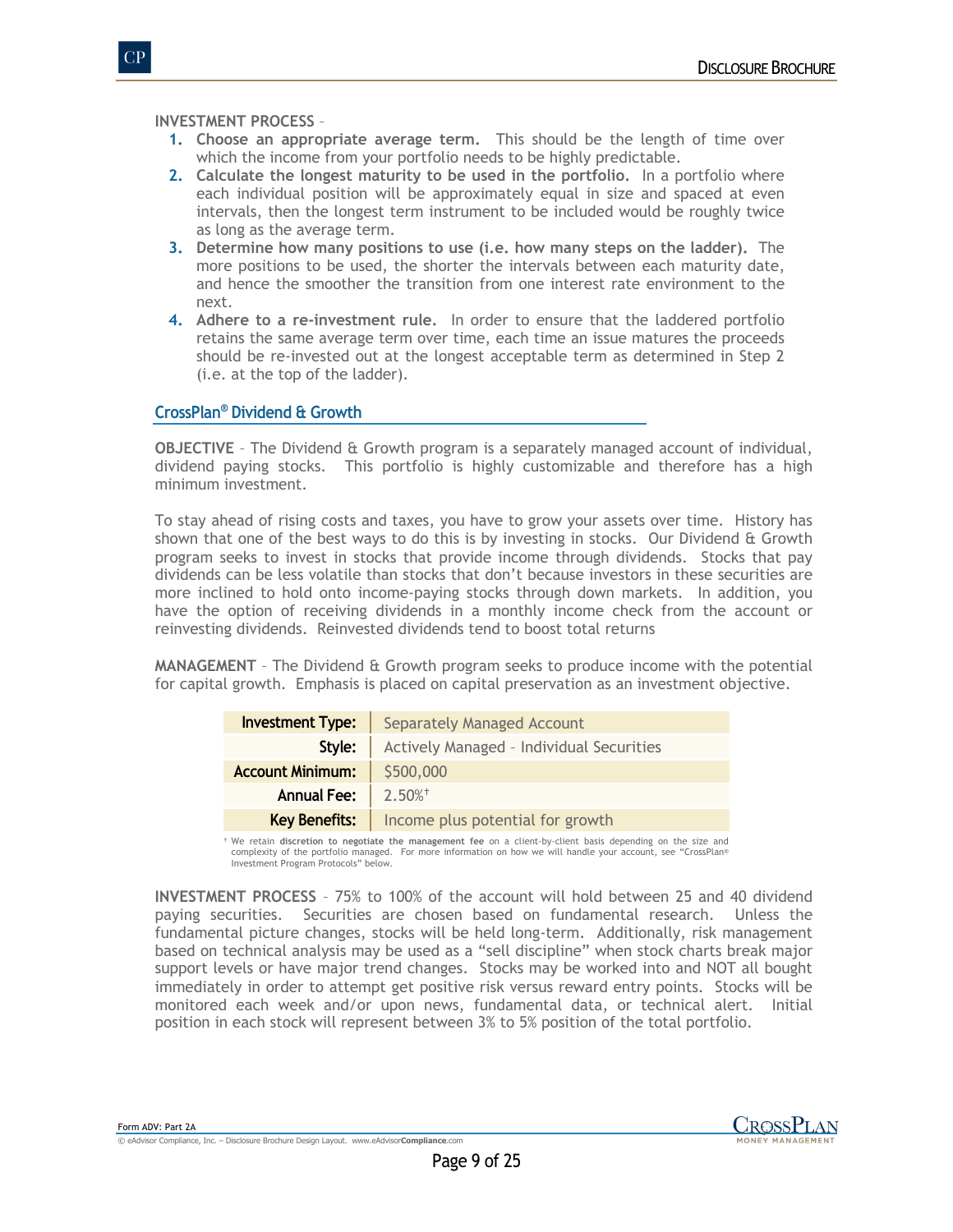# **CrossPlan® All-Cap Value - Concentrated**

**OBJECTIVE** – The All-Cap Value program is developed using a concentrated, value strategy. The strategy is not a traditional or diversified value approach. Rather, the stock selection process is *top down with special focus on relative strength*.

**MANAGEMENT** – The All-Cap Value program seeks to uncover the greatest values within those areas of the market that are currently exhibiting relative strength. The number of equities is finally pared to 10 to 15.

| <b>Investment Type:</b>           | <b>Separately Managed Account</b>                                      |
|-----------------------------------|------------------------------------------------------------------------|
| Style:                            | Concentrated Position in Value Equities                                |
| <b>Account Minimum:</b> \$100,000 |                                                                        |
| Annual Fee: $2.50\%$ <sup>+</sup> |                                                                        |
|                                   | <b>Key Benefits:</b>   Owning a portfolio of stocks that are "on-sale" |

 We retain **discretion to negotiate the management fee** on a client-by-client basis depending on the size and complexity of the portfolio managed. For more information on how we will handle your account, see "CrossPlan® Investment Program Protocols" below.

**INVESTMENT PROCESS** – The investment process hinges on the discovery of "out of favor" stocks that preferably generate dividend yields. No more than a 7% initial position will be taken in each stock. A fully invested portfolio will hold approximately 10 to 15 names. From time to time specialized securities may be used which are designed to magnify (and in some cases produce inverse of) the performance of broad market indexes.

# **CrossPlan® Customized Portfolios**

**OBJECTIVE** – Customized Portfolios are constructed on an individual basis with varying levels of involvement and participation from you depending upon your interest.

**MANAGEMENT** – The Customized Portfolios program seeks to accumulate wealth and preserve capital using a top down research methodology.

| <b>Investment Type:</b>        | <b>Separately Managed Account</b>                      |
|--------------------------------|--------------------------------------------------------|
| Style:                         | Customized                                             |
| <b>Account Minimum:</b>        | \$100,000                                              |
| Annual Fee: 2.20% <sup>+</sup> |                                                        |
|                                | <b>Key Benefits:</b>   Create a personalized portfolio |

 We retain **discretion to negotiate the management fee** on a client-by-client basis depending on the size and complexity of the portfolio managed. For more information on how we will handle your account, see "CrossPlan® Investment Program Protocols" below.

**INVESTMENT PROCESS** – These accounts are individually managed and invested based on research derived from point & figure technical analysis. This is accomplished through a top down research methodology that begins with an evaluation of market risk as measured by the long-term bullish percent indicators. These indicators are based on the law of supply and demand and have been in existence for more than forty years. The first step in the investment process determines what amount of the account should be put to work in an invested position. After this step, sectors are screened and chosen using trend, momentum and relative strength indicators. Finally, equities, ETF's or mutual funds are used to implement the desired and appropriate investment position.

Form ADV: Part 2A © eAdvisor Compliance, Inc. – Disclosure Brochure Design Layout. www.eAdvisor**Compliance**.com

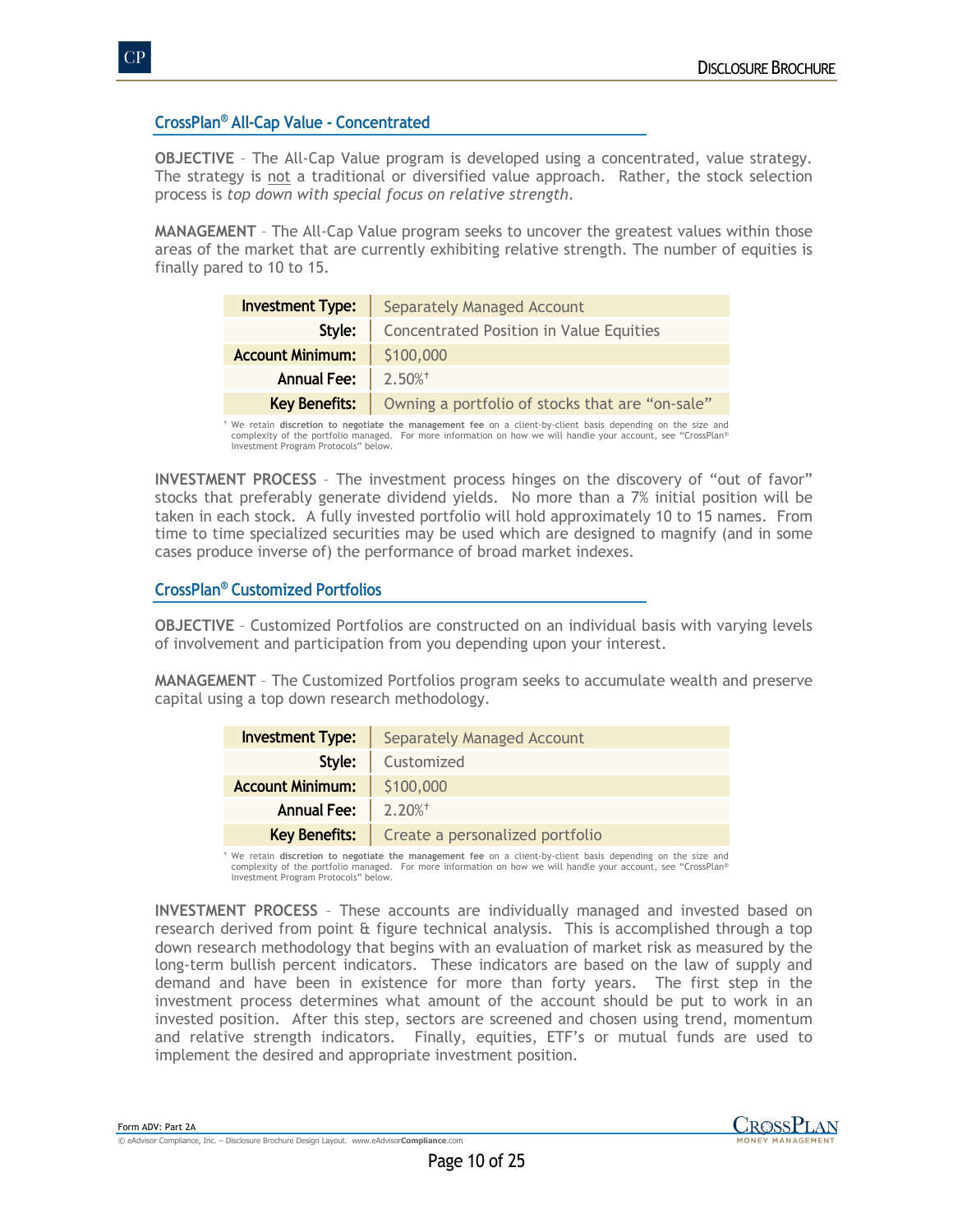# **CrossPlan® Investment Program Protocols**

The following protocols establish how we handle our Investment Program portfolio management accounts and what you should expect when it comes to: (i) managing your account; (ii) your bill for investment services; (iii) deposits and withdrawals; and, (iv) other fees charged to your account(s).

### **DISCRETION**

We will establish discretionary trading authority on all management accounts to execute securities transactions at anytime without your prior consent or advice.

At anytime however, you may impose restrictions, **in writing**, on our discretionary authority (i.e., limit the types/amounts of particular securities purchased for your account, exclude the ability to purchase securities with an inverse relationship to the market, limit our use of leverage, etc.)

### **BILLING**

Portfolio management is provided on an asset-based fee arrangement that will be billed to your account quarterly **in advance**. The fees indicated under each of the above CrossPlan® Investment Programs are calculated based on the aggregate market value of your account on the last business day of the previous calendar quarter multiplied by the corresponding Investment Program's annual percentage rate (i.e.,  $2.50\% \div 4 = 0.625\%$ ).

For **new managed accounts** opened in mid-quarter, our fee will be based on a pro-rated calculation of your assets to be managed for remainder of the existing quarter. For existing portfolio management accounts, **pro-rated adjustments will be made for partial deposits and/or withdrawals** made between billing cycles (See "Deposits & Withdrawals" below for more information.).

We retain discretion to **negotiate the management fee** indicated under each of the Investment Program strategies on a client-by-client basis. Advisory fees will be deducted first from any money market funds or cash balances. If such assets are insufficient to satisfy payment of such fees, a portion of the account assets will be liquidated to cover the fees.

#### **DEPOSITS AND WITHDRAWALS**

Assets deposited by you into your portfolio management account between billing cycles will **not** result in additional management fees being billed to your account **unless such deposits exceed \$1,000**. We do not want to discourage you from investing additional capital but deposits of this amount or greater, in most cases, will require modifications and adjustments to your investment allocation. Therefore, we reserve the right to bill your account a pro-rated fee based upon the number of days remaining in the current quarterly period for deposits exceeding the above amount.

For assets you may withdraw during the quarter, we **do not make partial refunds** of our quarterly portfolio management fee. Just as with deposits, withdrawals from your account will require modifications and adjustments to be made to correct the allocation of assets in your portfolio.

#### **FEE EXCLUSIONS**

The above fees for all of our management services are exclusive of any charges imposed by the custodial firm including, but not limited to: (i) any Exchange/SEC fees; (ii) certain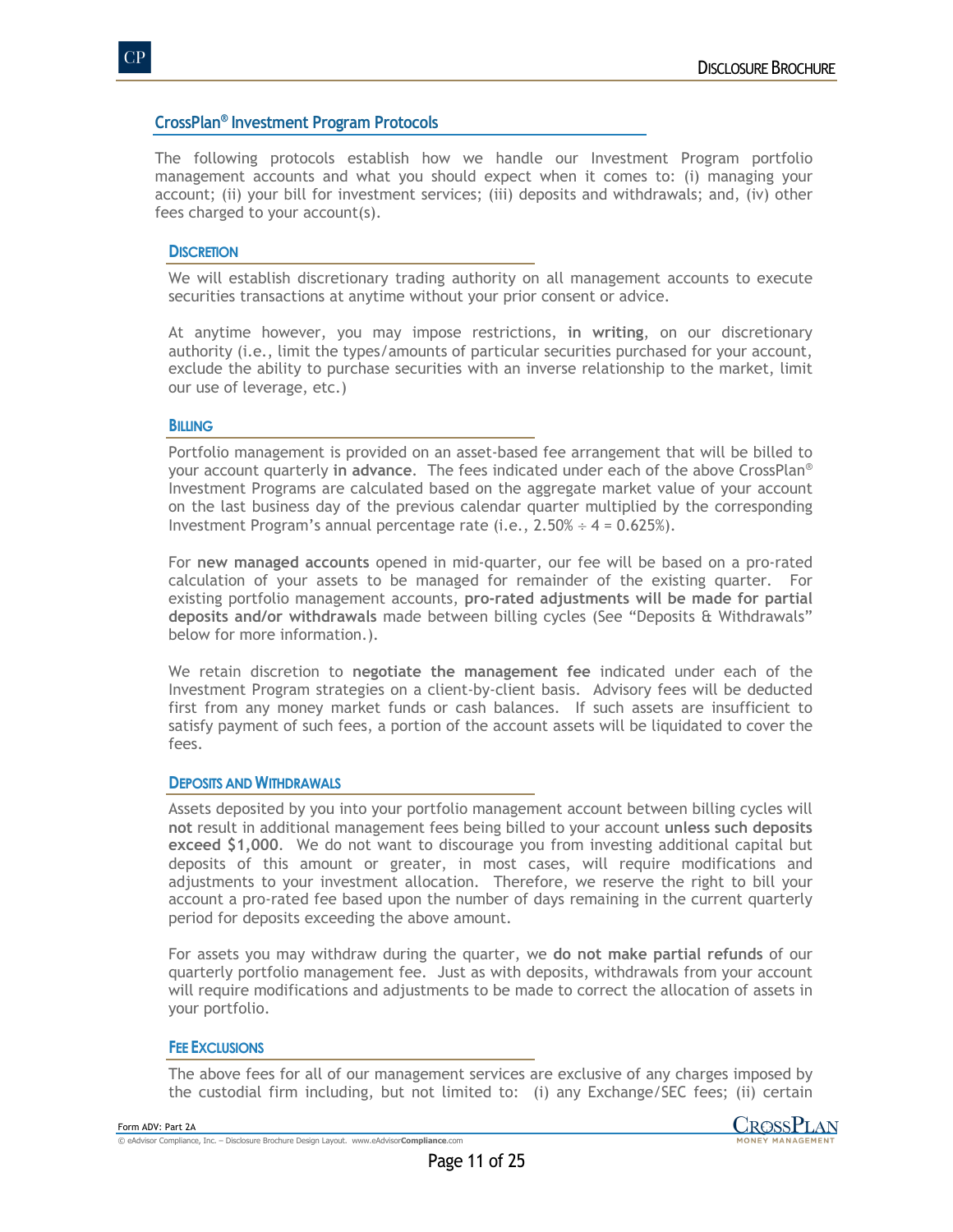transfer taxes; (iii) service or account charges, including, postage/handling fees, electronic fund and wire transfer fees, auction fees, debit balances, margin interest, certain odd-lot differentials and mutual fund short-term redemption fees; and (iv) brokerage and execution costs associated with securities held in your managed account. There can also be other fees charged to your account that are unaffiliated with our management services. Please see "Custodial Services" under Item 12, "**Brokerage Practices**" for more information on the custodial firms we will use for brokerage arrangements.

In addition, all fees paid to us for portfolio management services are separate from any fees and expenses charged on mutual fund shares by the investment company or by the investment advisor managing the mutual fund portfolios. These expenses generally include management fees and various fund expense, such as: redemption fees, account fees, and purchase fees may occur but are the exception within managed accounts at institutional custodians. A complete explanation of these expenses charged by the mutual funds is contained in each mutual fund's prospectus. You are encouraged to carefully read the fund prospectus.

## **Termination Provisions for CrossPlan® Investment Program**

To terminate our investment advisory services, either party (you or us) by written notification to the other party, may terminate the Investment Advisory Agreement at any time, provided such written notification is received **at least 30 days prior** to the date of termination (i.e.; To terminate services on October  $1<sup>st</sup>$ , a request for termination should be received in our office by September 1<sup>st</sup>.). Such notification should include the date the **termination will go into affect along with any final instructions on the account** (i.e., liquidate the account, finalize all transactions and/or cease all investment activity).

**We do not refund management fees.** To not lose any of your prepaid quarterly management fees, the termination of your account should fall on the first/last day of a calendar quarter. Once the termination of investment advisory services has been implemented, **neither party has any obligation to the other** – we no longer earn management fees or give investment advice and you become responsible for making your own investment decisions.

## **Portfolio Monitoring**

Under the arrangements with the Portfolio Managers, we are not involved in the day to day management of your portfolio assets. **Our responsibility to the Portfolio Manager(s)** will be to ensure you meet their minimum qualifications. Once your account has been established we will provide all administrative and clerical duties as may be required to service your account. The Portfolio Manager(s) may have little or no direct contact with you.

**Our responsibility to you** will be to continuously evaluate the performance of your portfolio to ensure the Portfolio Manager adheres to your asset allocation guidelines and will make recommendations to you regarding the Portfolio Manager as market factors and your personal goals dictate.

#### **Portfolio Managers Fee Structure**

The Portfolio Managers who will be used to manage your account(s) will disclose their fees for management services in their Disclosure Brochures (the Portfolio Manager's ADV Part 2A: Firm Brochure or Part 2A Appendix 1: Wrap Fee Program Brochure), **which we will provide you prior to, or at the same time as, opening an account**. The fees that will be charged to your account(s) will include: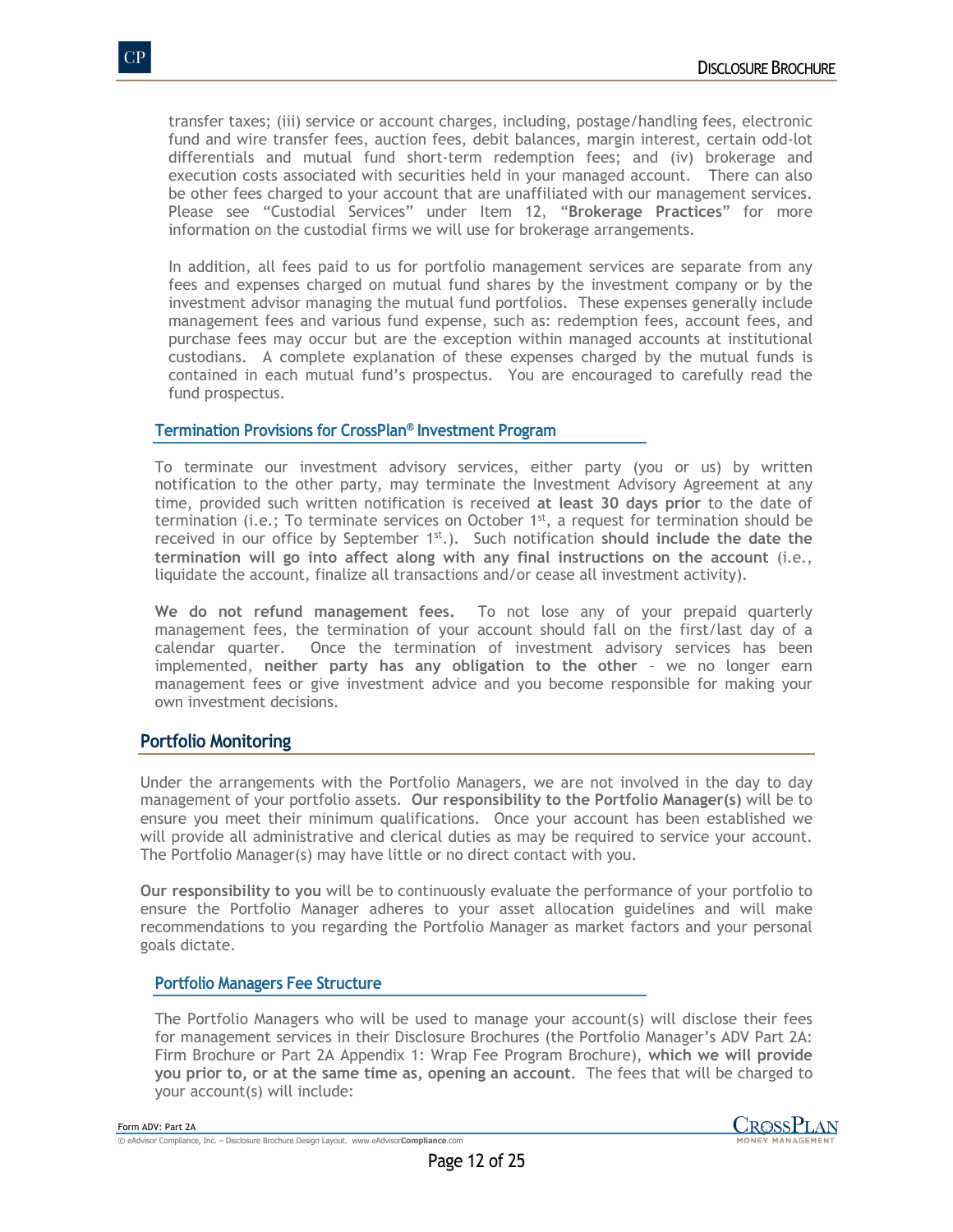- **1.** The Portfolio Manager's management fee;
- **2.** Our Portfolio Monitoring fee (not to exceed 2.20%) that the Portfolio Manager **will pay us from the total management fee they collect**; and,
- **3.** Trading commissions and/or account charges, depending on if the Portfolio Manager is "wrapping" all the fees, which may be imposed by the custodian or broker/dealer used to custody your account(s).

The Portfolio Manager's Disclosure Brochure contains all pertinent disclosures relating to their management services, fee structure for such services, and their termination provisions – **you are encouraged to carefully review these disclosures**.

## **GILDER, GAGNON,HOWE & CO., LLC**

Gilder, Gagnon, Howe & Co.,  $LLC^7$ , ("GGH") is a Portfolio Manager who is a licensed broker/dealer (member NYSE/FINRA/SIPC) and an SEC registered investment advisor. Certain GGH's fees are commission generated from buy and sell transactions in a client's account. **We do not earn any part of the commissions charged by GGH**.

**Non-Qualified Accounts are Brokerage Accounts**: GGH charges high brokerage fees, averaging **2% or more for each trade executed**. Further, it is anticipated that turnover in your brokerage account, counting both buy and sell transactions, may range from **200% to 1000%** per year or higher. Thus, the annual brokerage fees could amount to **4% to 13% of the average brokerage account balance** per year or higher. Comparable services may be available for less cost elsewhere and with less overall risk to your managed account.

**Qualified Retirement Accounts are Advisory Accounts**: Retirement accounts will be charged a fee based on a percentage of assets under GGH management. The annual fee will be 3.00% on the first \$1,000,000 and 2.5% for every dollar of assets in excess of \$1,000,000. These fees will be calculated on a pro-rated monthly basis, based on the equity reported on the client's month end account statement, and will be charged to the account the following month. There are no commissions or transaction charges for trades in qualified accounts.

Using GGH for portfolio monitoring services, we are responsible for billing our management fee for portfolio monitoring services. Our fee, which is an addition to the fees charged by GGH, will not exceed **1.50%** annually (See "CrossPlan® Investment Program Protocols" above for how we will handle your account.).

## **Protocols for Portfolio Monitoring & Selection**

You will want to consult the Portfolio Manager's Disclosure Brochure for their policies on how they will handle your account; such as, billing, deposits and withdrawals, fee exclusions, termination, and any other unique advisory costs associated with their service since we **do not take discretion** over the management of your account and we **do not handle any of the billing (except for GGH accounts)**. We will discuss these arrangements with you when we go to open your account with a Portfolio Manager; however, you are encouraged to read their terms for management on your own.

<sup>7</sup> Gilder, Gagnon, Howe & Co. LLC is a licensed broker/dealer and SEC registered investment advisor. GGH representatives are stockbrokers, managing individual accounts on a discretionary basis. As such, GGH can earns their income by charging commissions on trades, not advisory fees, like the other listed Portfolio Managers who are only registered investment advisors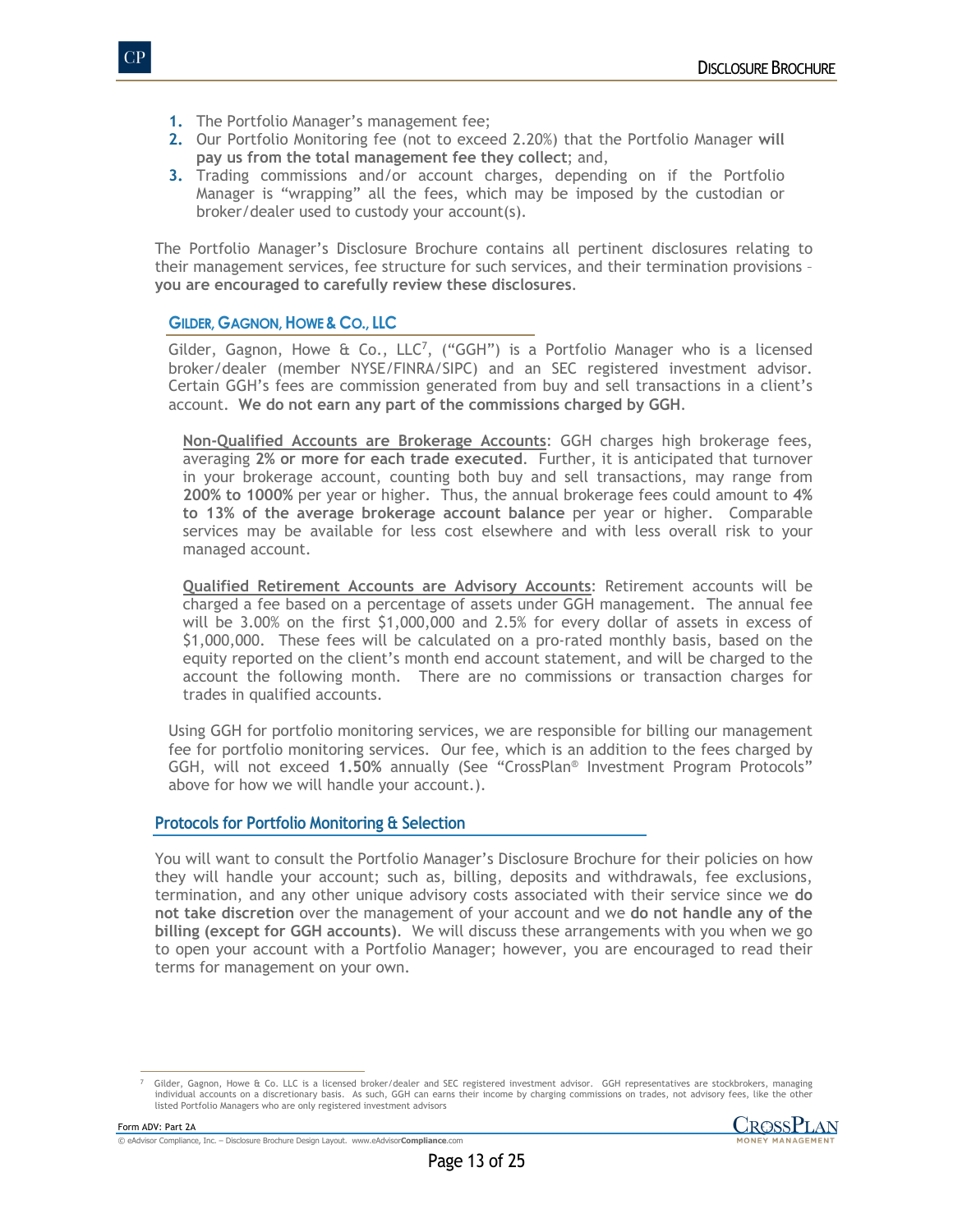**ITEM 6**

**ITEM 7**

**ITEM 8**

# **PERFORMANCE-BASED FEES & SIDE-BY-SIDE MANAGEMENT**

We do not charge fees based on a share of capital gains or the capital appreciation of the assets held in your accounts.

# **TYPES OF CLIENTS**

The types of clients we offer advisory services to are described above under "Who We Are" in the Item 4, the "**Advisory Business**" section. Our minimum account size for portfolio management is disclosed above under each of our "CrossPlan® Investment Programs" in Item 5 above in the, "**Fees & Compensation**" section of this Brochure.

# **METHODS OF ANALYSIS, INVESTMENT STRATEGIES & RISK OF LOSS**

# **Portfolio Management – Methods of Analysis, Investment Strategies & Managing Risk**

With the ever-evolving dynamics of our U.S. financial markets, the economy, and the influence of global emerging markets, we feel that a more proactive approach to portfolio management is necessary to achieve the long-term returns you desire. In an ideal world we would want to "buy-and-hold" a stock forever, enjoying the long-term growth of the investment... in today's economic environment this is an unrealistic expectation. Conventional "buy-and-hold" strategies are not designed to reduce your exposure in fluctuating or declining financial markets.

Our portfolio management services take into consideration these market characteristics and tailor portfolios using a mix of equity ("stock") positions, fixed income/debt ("bond") instruments, investment company ("mutual funds") products, and exchange traded funds ("ETFs").

In addition, depending on your risk tolerance, we may also recommend using the following investment vehicles to achieve your desired investment objective: leveraged index funds, closed-end funds, hedge funds, derivatives (i.e., options, commodities, etc.), and other publicly/privately traded securities. However, these investment vehicles bring on a different risk dynamic. If we recommend investment in one of these securities, we will discuss with you the limitations of such security and the potential risk factors to your portfolio.

## **Methods of Analysis**

In analyzing securities to develop an efficient asset allocation portfolio, we will use a combination of analysis techniques to gathering information and to guide us in our management decisions.

## **FUNDAMENTAL ANALYSIS**

Fundamental analysis considers: efficiency ratios, growth rates, enterprise value, economic conditions, earnings, cash flow, book value projections, industry outlook, politics (as it relates to investments), historical data, price-earnings ratios, dividends, general level of interest rates, company management, debt ratios and tax benefits.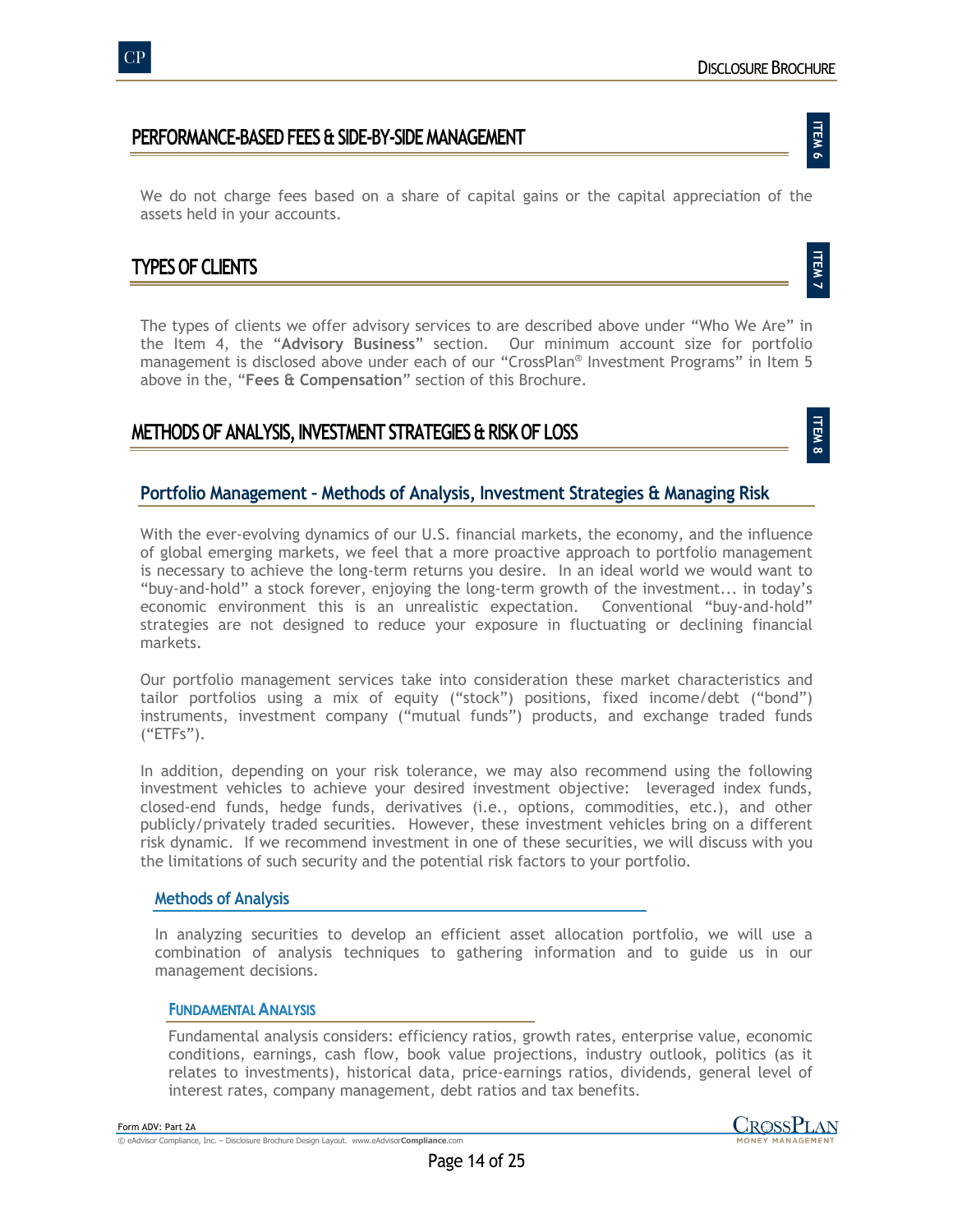**RISKS** – Fundamental analysis places greater value on the long-term financial structure and health of a company, which may have little to no bearing on what is actually happening in the market place. Investing in companies with sound financial data/strength and a history of health returns can be a good long-term investment to hold in your portfolio; however, such fundamental data does not always correlate to the trading value of the stock on the exchanges. In the short-term, the stock can decrease in value as investors trade in other market sectors.

### **TECHNICAL ANALYSIS**

Technical analysis utilizes current and historical pricing information to help us identify trends in the broader domestic and foreign equity and fixed income markets, and in the underlying assets themselves. This may involve the use of various technical indicators, such as moving averages and trend-lines, among others.

**RISKS** – Technical analysis is charting the historical market data of a stock, taking into consideration current market conditions, to forecast the direction of a future stock price rather than using fundamental tools for evaluating a company's financial strength. Technical analysis focuses on the price movement of a security trading in the market place. This is an ideal tool for short-term investing to identify ideal market entry/exit points. However, no market indicator is absolutely reliable and your investment portfolio can underperform in the short-term should the market indicators be incorrect.

Fundamental analysis provides us with a broad long-term view of a security that begins with determining a company's value and the strength of its financials while technical analysis is short-term focusing on the statistics generated by market activity.

### **Investment Strategies**

We are not bound to a specific investment strategy or ideology for the management of your investment portfolio. We understand markets and **money made** from increased stock values has greater risk (volatility) than **money earned** from dividends (secure and stable) in incomeoriented securities. Our goal is to balance making and earning money by maintaining a disciplined management approach, regardless of the strategy, so as to not sacrifice long-term goals for short term gains.

Some of general research tools we utilize are as follows:

- v **Offense or Defense –** CrossPlan® uses technical market indicators based on the irrefutable law of supply and demand to determine whether offense or defense is dictated. These indicators have been in existence for almost forty years.
- **EXECT ANALLY READIM** Formulation our analysis, relative strength plays a very important role. The relative strength charts will typically lead us to investments with a higher probability of outperforming the market.
- $\triangle$  **Top-Down Approach** We use our primary market indicators to get a measure of overall risk. We then analyze our broad industry sectors to determine which sector or sectors are in favor.
- **\*** Momentum This is the theory that the previous period's winners carry their momentum for a period of time in the future. This research is used in selected CrossPlan® portfolios.

There is always a time to buy and a time to sell even the most attractive stocks; we do not feel compelled to be fully invested in stocks when an alternative investment (cash reserves and/or bonds) offers a more attractive opportunity. In fact, it is our belief that avoiding

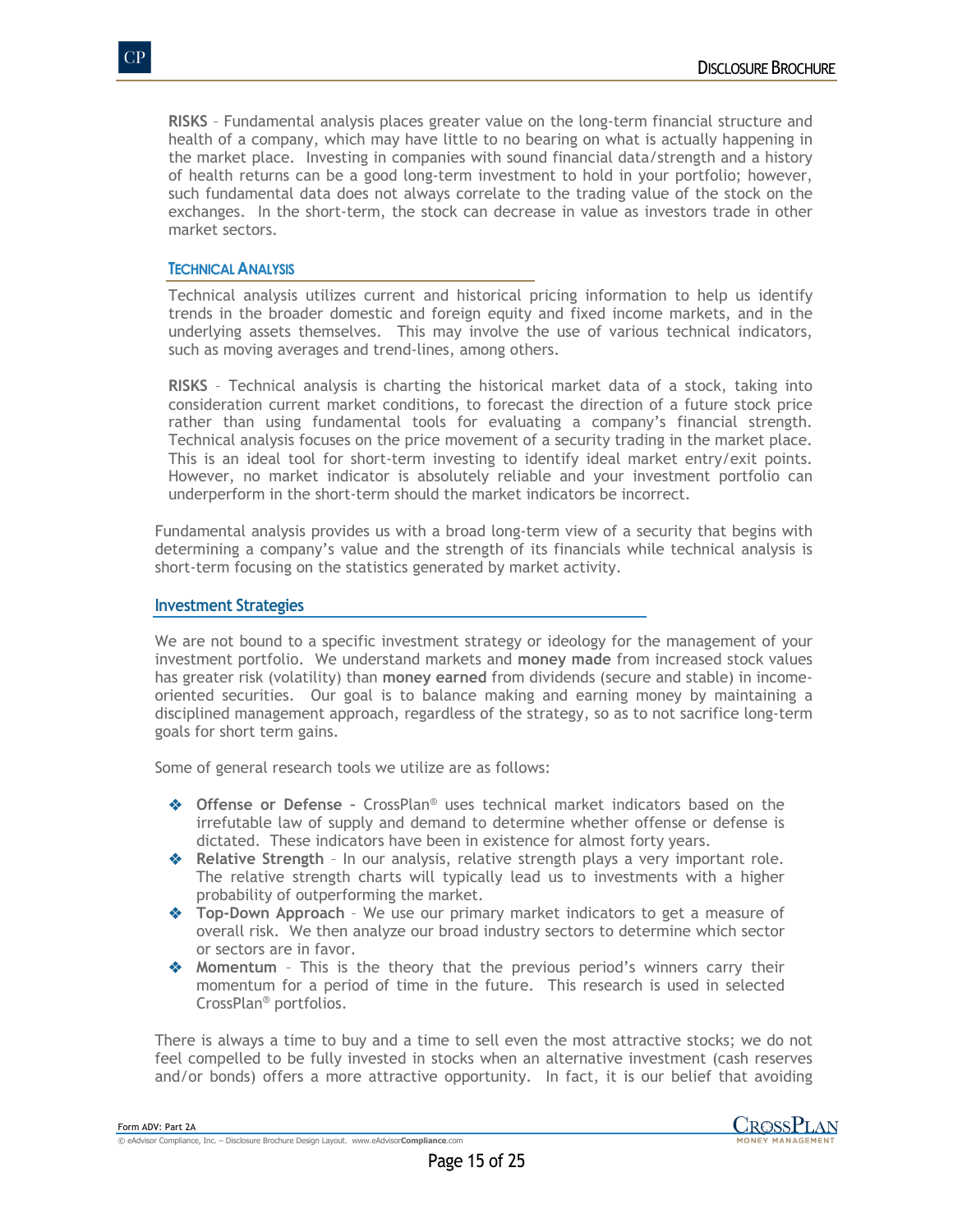severe losses is more important in determining overall market performance over the course of an entire market cycle.

## **Managing Risk**

The biggest risk to you is the risk that the value of your investment portfolio will decrease due to moves in the market. This risk is referred to as the **market risk** factor, also known as variability or volatility risk. Other important risk factors:

- $\triangleq$  Interest Rate Risk Interest rate risk affects the value of bonds more than stocks. Essentially, when the interest rate on a bond begins to rise, the value (bond price) begins to drop; and vice versa, when interest rates on a bond fall, the bond value rises.
- v **Equity Risk** Equity risk is the risk that the value of your stocks will depreciate due to stock market dynamics causing one to lose money.
- $\triangle$  Currency Risk Currency risk is the risk that arises from the change in price of one currency against that of another. Investment values in internationally securities can be affected by changes in exchange rates.
- $\triangleleft$  Inflation Risk The reduction of purchasing power of investments over time.
- v **Commodity Risk** Commodity risk refers to the uncertainties of future market values and the size of future income caused by the fluctuation in the prices of commodities (i.e., grains, metals, food, electricity, etc...).

The risk factors we have cited here are not intended to be an exhaustive list, but are the most common risks your portfolio will encounter. Other risks that we haven't defined could be political, over-concentration, and liquidity to name a few. However notwithstanding these risk factors, the most important thing for you to understand is that regardless of how we analyze securities or the investment strategy and methodology we use to guide us in the management of your investment portfolio, **investing in a security involves a risk of loss that you should be willing and prepared to bear;** and furthermore, **past market performance is no guarantee that you will see equal or better future returns on your investment**.

## **Portfolio Monitoring – Methods of Analysis, Investment Strategies & Managing Risk**

With the use of Portfolio Managers, focus of our selection and monitoring **is to balance investment return and risk, with the emphasis on spreading risk among asset classes**. The specific methods of analysis, investment strategies, and risk management will be handled at the discretion of the Portfolio Manager.

We will perform a due-diligence review of our current and prospective Portfolio Managers to evaluate:

- v **Regulatory Oversight:** Show proper licensure as: (a) a bank/trust company, (b) an insurance company, (c) a registered investment company, or (d) a registered investment advisor. In addition, a clear track record of compliance and understanding of their fiduciary duties.
- **\*** Track Record: The Portfolio Manager should have at least three years of history so that performance statistics can be properly calculated.
- $\triangle$  Stability: The same management team should be in place for at least two years. This reflects team unity and balance.
- **EXECOMPOSITION:** At least 80% of the Portfolio Manager's underlying securities investments should be consistent with the broad asset class.
- v **Performance:** The Portfolio Manager's investment performance should show a competitive advantage relative to their peer group in both up and down markets.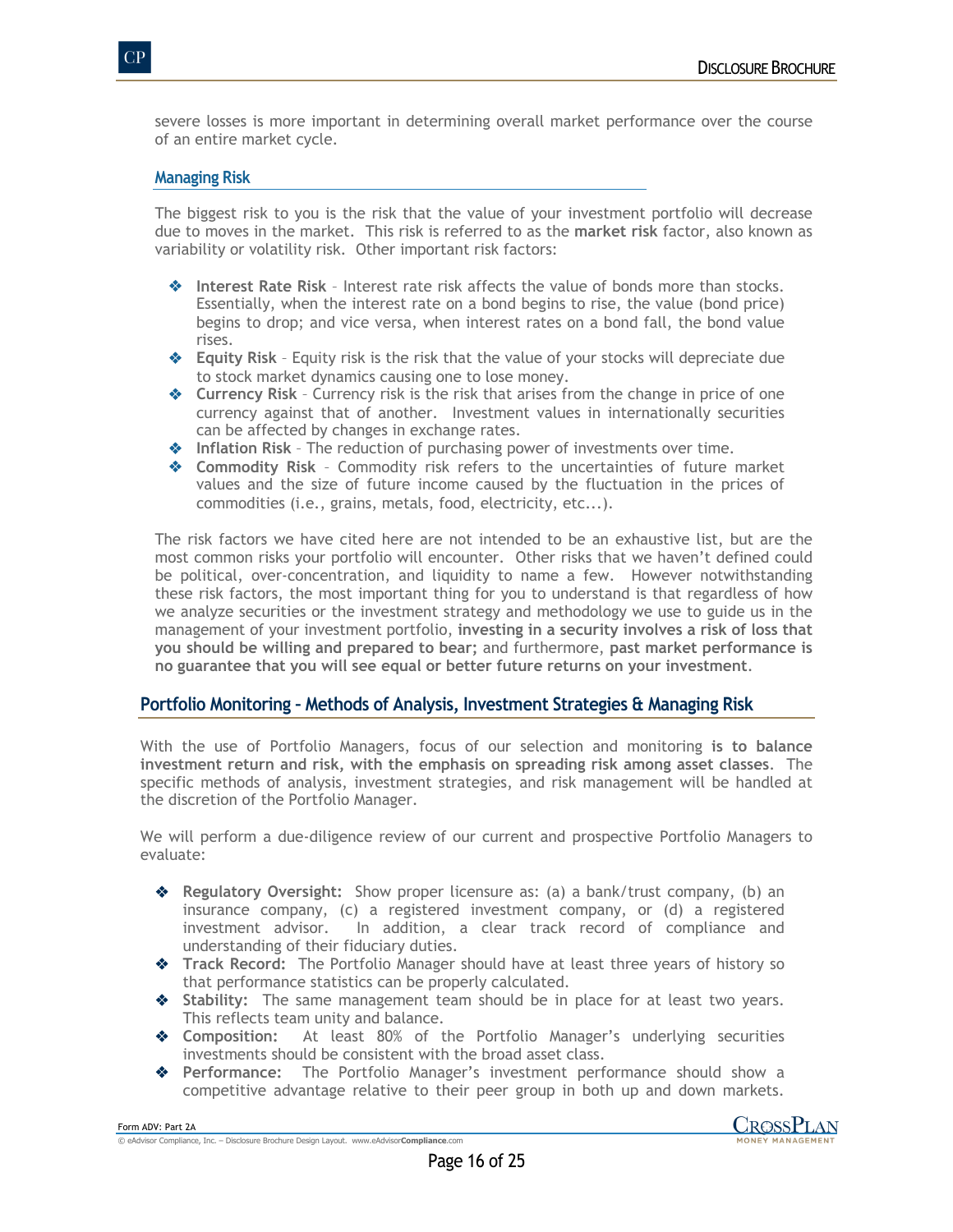This reflects an investment knowledge and understanding of the inner-workings of the securities markets.

In monitoring the investment performance of Portfolio Managers, we will utilize the above criteria to trigger when we should more closely scrutinize a particular Manager for possible replacement.

# **DISCIPLINARY INFORMATION**

We have no legal or disciplinary events to report.

# **OTHER FINANCIAL INDUSTRY ACTIVITIES & AFFILIATIONS**

**ITEM 11**

**ITEM 9**

# **Insurance Company Activities & Affiliations**

Certain of our supervised persons are licensed as resident life, health, and annuity insurance agents by the State of Florida and may be licensed as non-resident agents in other states. Each agent is licensed to sell insurance-related products and earn commissions from the sale of these products.

For further information on the potential conflicts and economic benefits from being a licensed insurance agent, see Item 14, "**Client Referrals & Other Compensation**" of this Brochure. In addition, more information about our supervised persons who offer investment advisory and insurance activities can be found in his individual "**Brochure Supplements**."

# **CODE OF ETHICS, PARTICIPATION OR INTEREST IN CLIENT TRANSACTIONS & PERSONAL TRADING**

# **Code of Ethics**

As a fiduciary, the Company has an affirmative duty to render continuous, unbiased investment advice, and at all times act in your best interest. To maintain this ethical responsibility, we have adopted a Code of Ethics that establishes the fundamental principles of conduct and professionalism expected by all personnel in discharging their duties. This Code is a valueladen guide committing such persons to uphold the highest ethical standards, rooted in the most elementary maxim. Our Code of Ethics is designed to deter inappropriate behavior and heighten awareness as to what is right, fair, just and good by promoting:

- ◆ Honest and ethical conduct.
- $\triangleleft$  Full, fair and accurate disclosure.
- $\triangle$  Compliance with applicable rules and regulations.
- $\triangle$  Reporting of any violation of the Code.
- ◆ Accountability.

To help you understand our ethical culture and standards, how we control sensitive information, and what steps have been taken to prevent personnel from abusing their inside position, a copy of our Code of Ethics is available for review upon request.

Form ADV: Part 2A © eAdvisor Compliance, Inc. – Disclosure Brochure Design Layout. www.eAdvisor**Compliance**.com

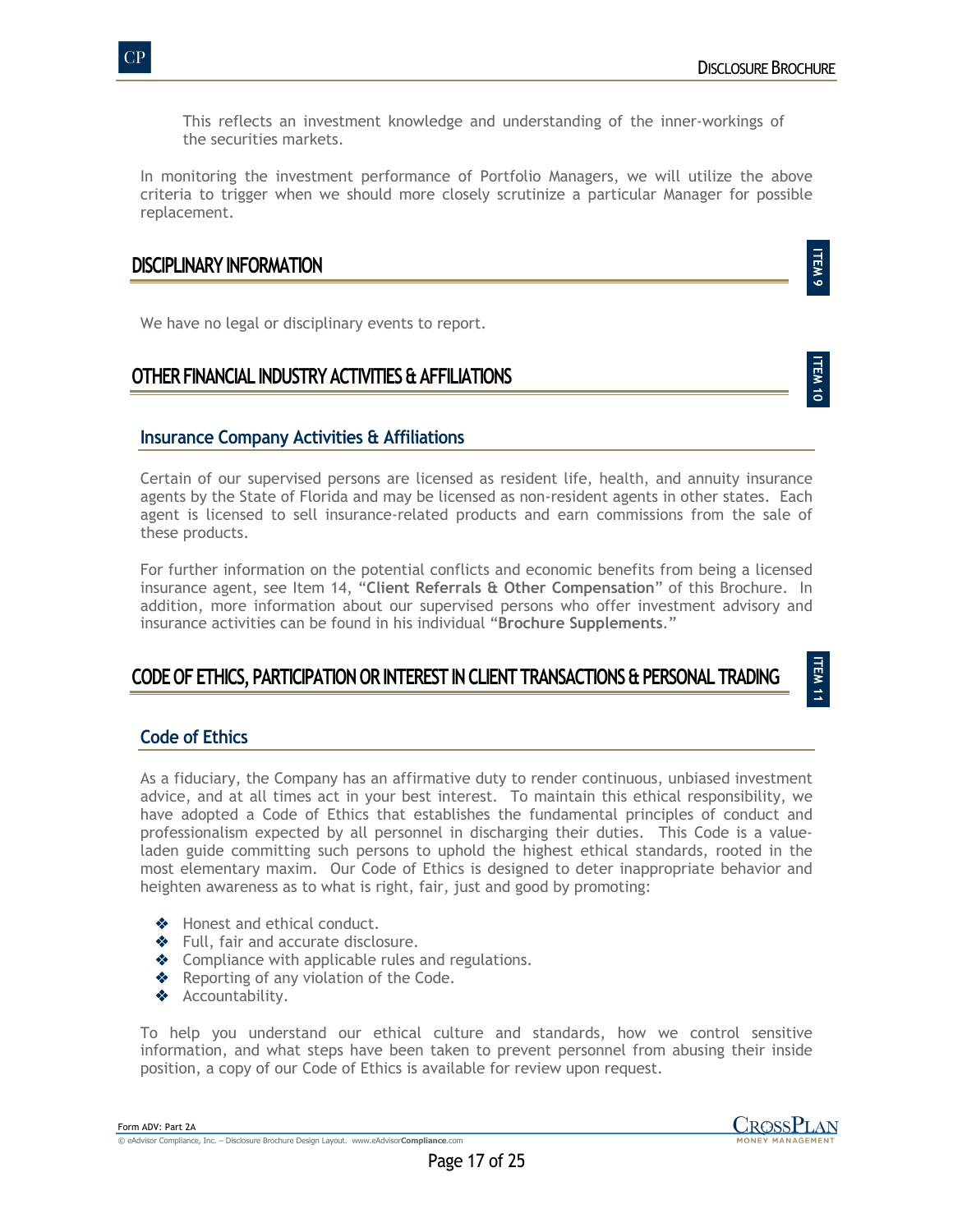# **Client Transactions**

We have a fiduciary duty to ensure that your welfare is not subordinated to any interests of ours or any of our personnel. The following disclosures are internal guidelines we have adopted to assist us in protecting all of our clientele.

# **Participation or Interest**

It is against our policies for any owners, officers, directors and employees to invest with you or with a group of clients, or to advise you or a group of clients to invest in a private business interest or other non-marketable investment unless prior approval has been granted by our Chief Compliance Officer and such investment is not in violation of any SEC and/or State rules and regulations.

# **Insider Trading Policy**

The Company is in compliance with the Insider Trading and Securities Fraud Enforcement Act of 1988. We do not share any non-public information with anyone who does not need to know and has set-up internal controls to guard your personal information.

## **Class Action Policy**

The Company, as a general policy, does not elect to participate in class action lawsuits on your behalf. Rather, such decisions shall remain with you or with an entity you designate. We may assist you in determining whether you should pursue a particular class action lawsuit by assisting with the development of an applicable cost-benefit analysis, for example. However, the final determination of whether to participate, and the completion and tracking of any such related documentation, shall generally rest with you.

# **Personal Trading**

Employees of ours are permitted to personally invest their own monies in securities, which may also be, from time to time, recommended to you. Most of the time, such investment purchases are independent of, and not connected in any way to, the investment decisions made on your behalf. However, there may be instances where investment purchases for you may also be made in an employee's account. In these situations we have implemented the following guidelines in order to ensure our fiduciary integrity:

- **1.** No employee acting as an Investment Advisor Representative, or who has discretion over your account, shall buy or sell securities for their personal portfolio(s) where their decision is substantially derived, in whole or in part, by reason of his or her employment, unless the information is also available to the investing public on reasonable inquiry. No employee of ours shall prefer his or her own interest to that of yours or any other advisory client.
- **2.** We maintain a list of all securities holdings for all our access employees. Our Chief Compliance Officer reviews these holdings on a regular basis.
- **3.** We require that all employees act in accordance with all applicable Federal and State regulations governing registered investment advisory practices.
- **4.** Bunched orders (See "Trading Allocation" above) may include employee accounts. In such cases, priority and advantage will be given to satisfy your order first regardless of the situation.
- **5.** Any individual not in observance of the above may be subject to termination.

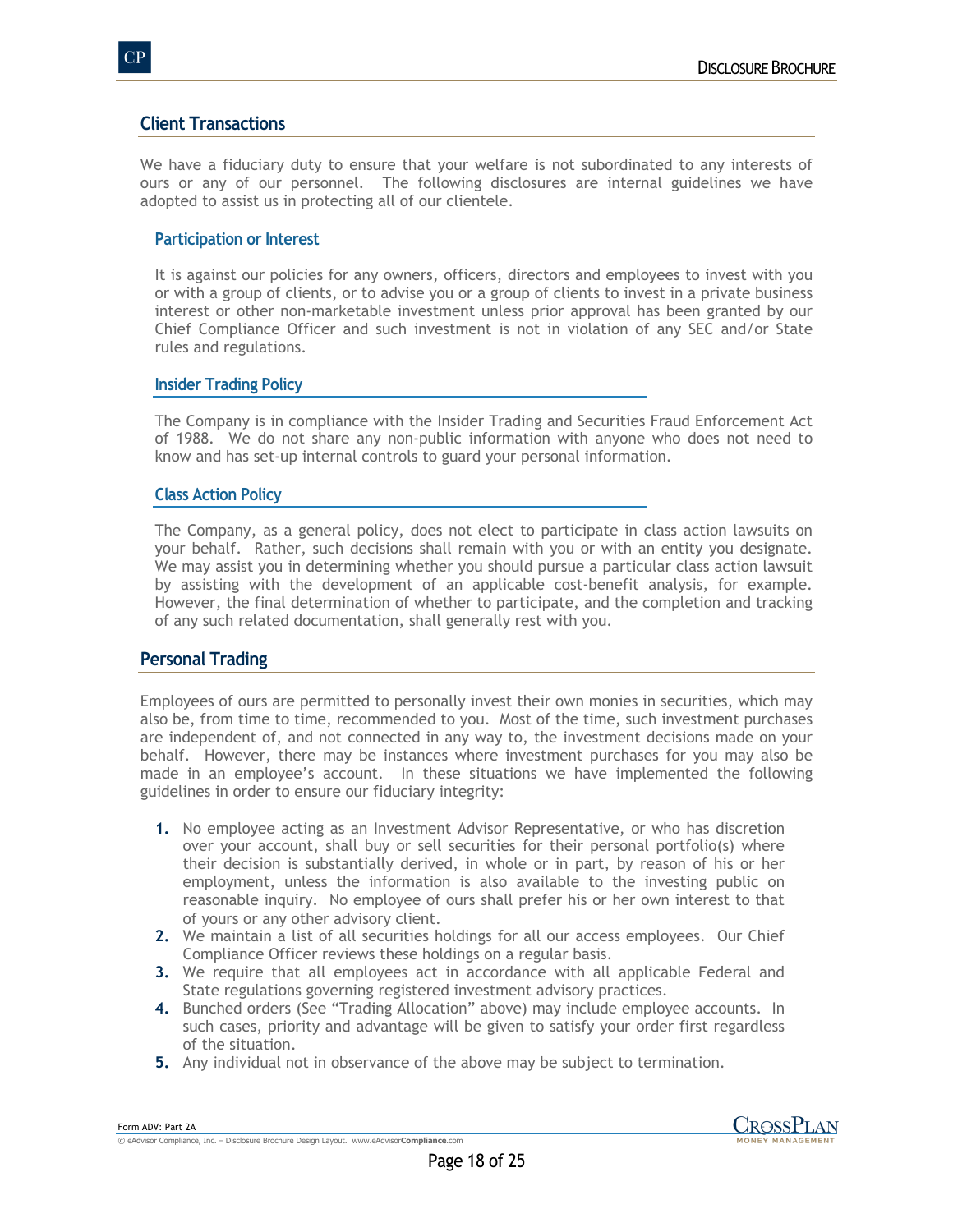Personal trading activities are monitored by the Chief Compliance Officer to ensure that such activities do not impact upon your security or create conflicts of interest.

# **BROKERAGE PRACTICES**

**ITEM 12**

# **Custodial Services**

The Company maintains custodial arrangements with TD AMERITRADE, Inc. ("TDA"), a licensed broker-dealer (member FINRA/SIPC), through their division TD AMERITRADE Institutional for investment advisors. TDA offers us services which include custody of securities, trade execution, clearance and settlement of transactions.

Our recommendation for you to custody your assets with TDA has no direct correlation to the services we receive from TDA and the investment advice we offer you, although we do receive economic benefits through our relationship with TDA that are typically not available to TDA retail clients. Furthermore, the benefits we receive do not depend on the amount of brokerage transactions directed to TDA.

These benefits include the following products and services (provided without cost or at a discount): receipt of duplicate client statements and confirmations; research related products and tools; consulting services; access to a dedicated trading desk; access to batch trading (which provides the ability to aggregate securities transactions for execution and then allocate the appropriate shares to accounts); the ability to have advisory fees deducted directly from accounts; access to an electronic communications network for order entry and account information; access to mutual funds with no transaction fees and to certain institutional money managers.

We are not a subsidiary of, or an affiliated entity of TDA. We have sole responsibility for investment advice rendered, and our advisory services are provided separately and independently from TDA.

## **Direction of Transactions and Commission Rates (Best Execution)**

We have a fiduciary duty to put your interests before our own. TDA's advisory support services create an economic benefit to us and a potential conflict of interest to you; in that, our recommendation to custody your account(s) with TDA may have been influenced by these arrangements/services. This is not the case; we have select TDA as the custodian of choice based on:

- **1.** TDA's competitive transaction charges, trading platform, and on-line services for account administration and operational support.
- **2.** TDA's general reputation, trading capabilities, investment inventory, their financial strength, and our personal experience working with TDA staff.

Since we do not recommend, suggest, or make available a selection of custodians other than TDA, and we have not verified whether their transaction fees are competitive with another custodian, **best execution may not always be achieved**. Therefore, **you do not have to accept our recommendation to use TDA** as your custodian. However if you elect to use another custodian, **we may not be able to provide you complete institutional services**.

Form ADV: Part 2A © eAdvisor Compliance, Inc. – Disclosure Brochure Design Layout. www.eAdvisor**Compliance**.com

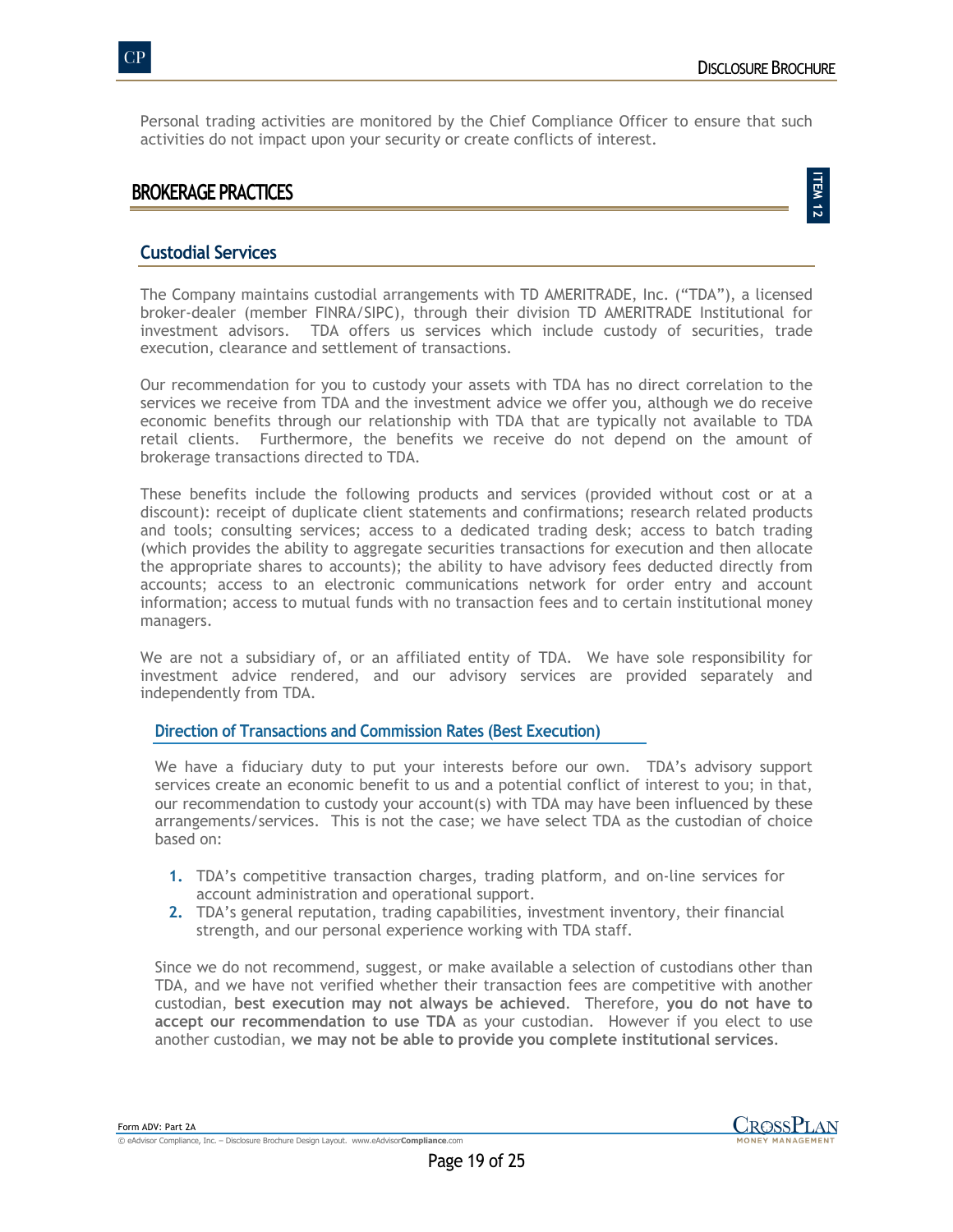# **Selection of Portfolio Managers**

We will make available a select group of Portfolio Managers from which you may choose to manage your account(s). We will assist you in determining which will provide the most effective financial growth based upon your stated investment objectives and risk tolerance level as outlined in your IPS. **The brokerage practices of the Portfolio Manager will be disclosed in their ADV Part 2A: Firm Brochure or Part 2A Appendix 1: Wrap Fee Program Brochure, which we will provide you prior to, or at the same time as, opening an account**.

While we have exercised our best efforts evaluating the investment performance and cost of service offered by these Portfolio Managers, **we make no representation that the Portfolio Manager in which we refer you has the best investment performance or has the lowest portfolio management costs**. In addition, your selection of such Portfolio Managers will be limited to those with whom we have entered into service agreements. Therefore, it is possible that you might be able to contract for similar services elsewhere or separately, with equivalent or better performance at lower cost.

# **Aggregating Trade Orders**

Our objective in order execution is to act fairly, impartially, and to take all reasonable steps to obtain the best possible results (known as "best execution") for you, as well as with all our clients. Therefore if we are considering bunching orders, we will not bunch (aggregate) orders for a block trade unless: (i) the bunching of orders is done for the purpose of achieving best execution; and, (ii) no client is systematically advantaged or disadvantaged by bunching the orders.

In consideration of these objectives, we will take into account the unique execution factors of the buy/sell order before bunching accounts for a block trade. A few of those factors are:

- **◆** Security Trading Volume Bunching orders in a block trade can secure price parity and continuity for our clients during heavy trading activity.
- v **Number of Clients** The fewer the number of client accounts involved in the bunched order may not yield better pricing or order execution; it may be more advantageous to perform an individual market order for each client. In addition preparing individual market orders, for the small number accounts involved, may be quicker to complete than preparing a bunch order.
- $\triangle$  Financial Instruments The type of security involved as well as the complexity of order can affect our ability to achieve best execution.

If you would like more detailed information on our trading allocation policies, a copy is available for review upon request.

# **REVIEW OF ACCOUNTS**

# **ITEM** نہ<br>س

## **Portfolio Management Reviews**

Our basic service is active portfolio management and each account is reviewed daily in the normal course of market observation. All accounts are reviewed in the context of investment objective of our CrossPlan® Investment Programs. Generally individual reallocations are not made except in the case of your cash needs.



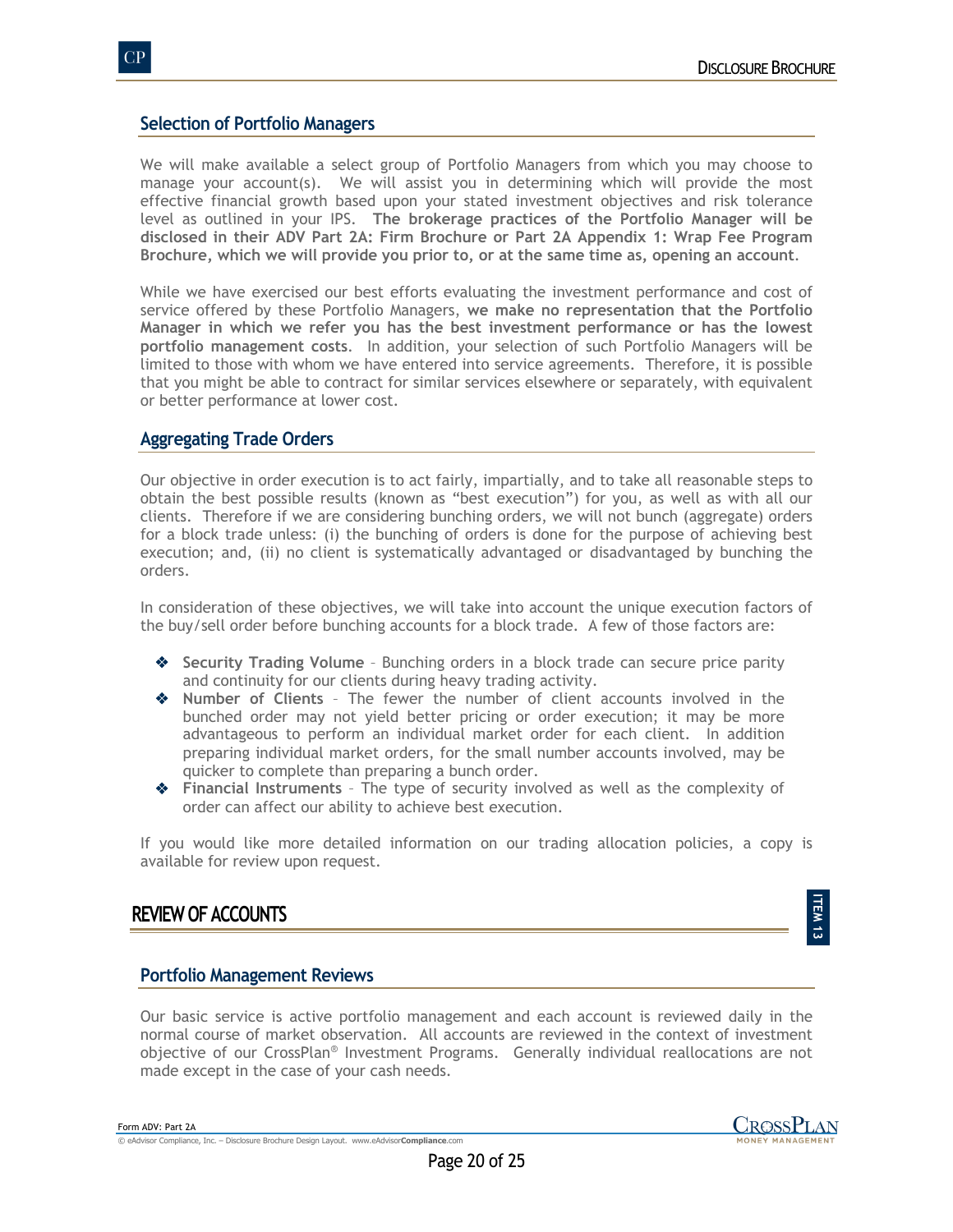**ITEM 14**

You will receive monthly statements from TDA where your account(s) are custodied. Each statement will summarize the specific investments currently held, the value of your portfolio and account transactions. **You are encourage to review these statements for accuracy**.

You are also encouraged to review with us your investment strategies and account performance on an annual basis. Material changes in your personal circumstances, the general economy, and/or tax law changes can trigger more frequent reviews. However, **it is your responsibility to communicate these changes to us so that the appropriate adjustments can be made**.

# **Portfolio Monitoring Reviews**

The supervised person over your account will monitor and evaluate the Portfolio Manager's performance on a regular basis. We understand your goals and tolerance for risk may change over time; therefore, **even though we are not involved in any way with the day-to-day management** of your assets maintained with a Portfolio Manager(s), we will supervise your portfolio and will make recommendations to you regarding the Portfolio Manager(s) as market factors and your personal goals dictate.

# **CLIENT REFERRALS & OTHER COMPENSATION**

# **Referral Compensation**

We may directly compensate persons/firms for client referrals, provided that those persons are qualified and have entered a solicitation agreement with us. Under such arrangements, if you were referred to us by a solicitor, the solicitor will provide complete information on our relationship and the compensation that solicitor will receive should you choose to open an account. In no case will the fee that you pay be higher than it would be if you had dealt directly with us. In addition, we will adhere to each State's rules and regulations where the Solicitor resides prior to entering into any solicitation agreement with that person/firm.

# **Other Compensation (Indirect Benefit)**

The Company receives an indirect economic benefit from TDA (See "Custodial Services" above under Item 12, "**Brokerage Practices**" for more detailed information on the products and services we receive.).

# **Insurance Commissions**

In addition, as mentioned above in Item 10, "**Other Financial Industry Activities & Affiliations**", certain of our supervised persons are licensed independent insurance agents. As insurance agents, there are potential conflicts of interest when a supervised person suggests the need for you to purchase an insurance product in which they will earn a commission. This can create a situation of divided loyalty and the objectivity of the advice we render could be subjective and create a disadvantage to you. Therefore to ensure you understand your options when a supervised person approaches you on insurance products, we are providing you the following disclosures:

◆ You are under no obligation to accept the recommendations from our supervised persons to purchase insurance related products. **You are free to reject the recommendation; or if you want the insurance, to choose the insurance company and agent from whom to purchase the insurance**. However, keep in mind that if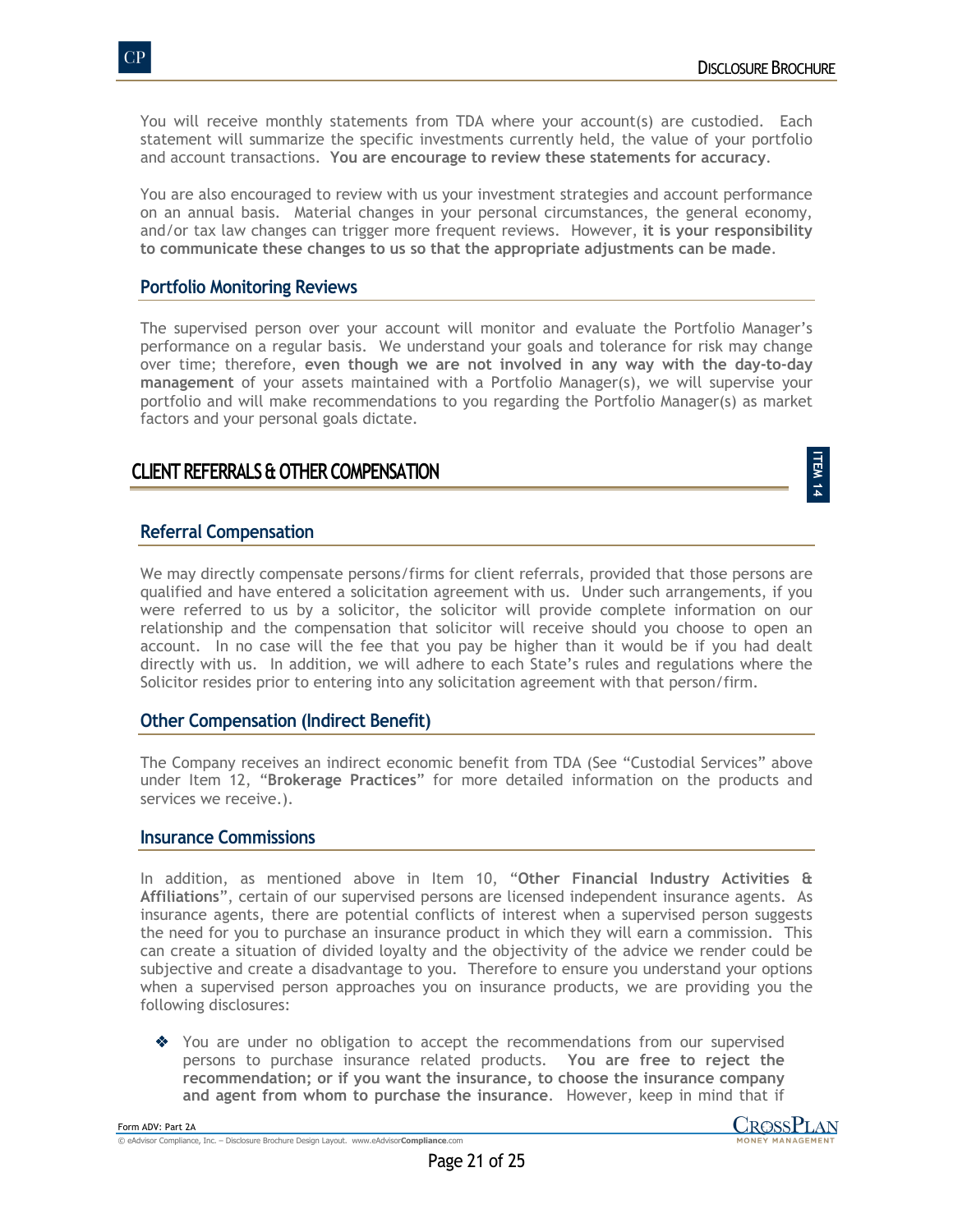you elect to purchase the insurance, regardless of where and from whom you purchase it, **such person will be entitled to earn a commission**.

- $\triangleq$  If you decide to purchase insurance from one of our supervised persons, they will only recommend insurance products from those insurance companies in which they have been appointed, and **therefore the pool of insurance companies to select from limited**. It is possible that you might be able to get a quote from an insurance company independently that has equivalent or better insurance coverage sold at a lower cost. **It is recommended that you investigate your options before making a final decision.**
- ◆ We do not share in any commissioned earned by our supervised persons or receive any economic benefit from the independent insurance companies.

Notwithstanding such potential conflicts of interest, we strive to serve your best interest and ensure such disclosure is being properly made to you in compliance with the Investment Adviser Act of 1940, Rule 275.206.

## **Retirement Rollover Compensation**

Earning a management fee from recommending the rollover of retirement plan assets to an IRA we manage is considered "self-dealing" and prohibited unless we comply with the Prohibited Transaction Exemption ("PTE") 2020-02, "Improving Investment Advice for Workers & Retirees" exemption issued by the Department of Labor. The DOL considers earning a management fee "self-dealing" because it increases our compensation and profits while potentially disregarding the underlying costs paid by, and the services provided under, the retirement plan that might be more beneficial to you should your retirement assets remain with the plan. Therefore, when it comes to your retirement assets, there are typically four options you should consider when leaving an employer:

- $\triangleleft$  Leave the account assets in the former employer's plan, if permitted.
- $\triangle$  Rollover the assets to the new employer's plan if one is available and rollovers are permitted.
- ◆ Rollover the account assets to an Individual Retirement Account (an "IRA"); or,
- \* Cash out the retirement account assets (There may be tax consequences and/or IRS penalties depending on your age.).

Should you approach us to advise you on which option would be the best for your situation, we have an economic incentive to recommend you rollover your retirement account to a managed IRA account with us where we would earn a management fee on the assets. This can create a conflict of interest and the objectivity of the advice we render subjective and a disadvantage to you. Therefore, if we recommend you rollover your retirement account to an individually managed IRA account, you are under no obligation to engage us to manage your assets. You are free to take your account anywhere.

# **CUSTODY**

# **Management Fee Deduction**

We do not take possession of or maintain custody of your funds or securities, but will simply monitor the holdings within your portfolio and trade your account based on your stated investment objectives and guidelines. Physical possession and custody of your funds and/or securities shall be maintained with TD AMERITRADE, Inc. as indicated above in Item 12, "**Brokerage Practices**."

**ITEM** <u>ជា</u>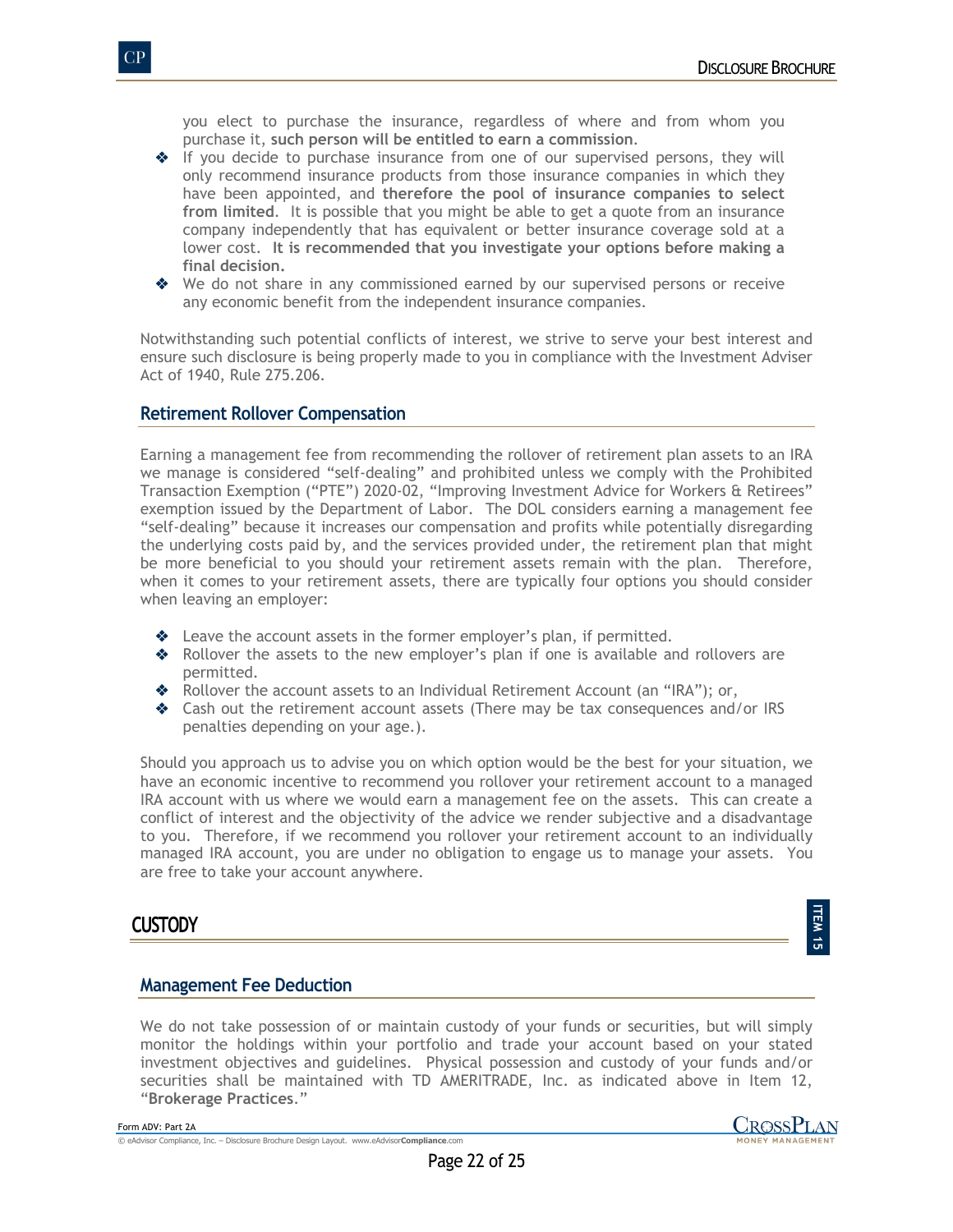We are however defined as having custody since you have authorized us to deduct our advisory fees directly from your account. To protect you as well as to protect our advisory practice, we have implemented the following regulatory safeguards:

- ◆ We report to the regulatory authority (the Florida Office of Financial Regulation) having jurisdiction over our advisory practice that we have custody.
- $\bullet$  Your funds and securities will be maintained with a qualified custodian (TDA) in a separate account in your name.
- $\triangleq$  Authorization to withdrawal our management fees directly from your account will be approved by you prior to engaging in any portfolio management services.
- \* At the time we notify TDA to withdrawal our quarterly fee from your account, we will send you a quarterly notice itemizing our fee. Itemization includes the formula used to calculate our fee, the amount of assets under management the fee is based on, and the time period covered by the fee.

TDA is required by law to send you, at least quarterly, brokerage statements summarizing the specific investments currently held in your account, the value of your portfolio, and account transactions. **You are encouraged to compare the financial data contained in our report and/or itemized fee notice with the financial information disclosed in your account statement from TDA to verify the accuracy and correctness of our reporting**.

# **Standing Letters of Authorization**

We will allow you to maintain a Standing Letter of Authorization ("SLOA") with our firm. However, SLOAs with asset transfer **instructions to a third-party** (e.g., any person/entity/joint account other than just you alone) define us as having custody under the Custody Rule (1940 Act Rule 206(4)-2). Therefore, to comply with the No-Action Letter issued by the SEC, relating to SLOAs and the Custody Rule, we have implemented the following regulatory safeguards and will only accept SLOAs under these conditions:

- $\bullet$  The person and place of delivery must always be identified in the SLOA instructions. We will not approve any SLOAs where we are authorized to modify the instructions relating to the person and/or place of delivery.
- ◆ We will not accept SLOA instructions for delivery to a person affiliated with our firm and/or located at our place of business.
- $\triangle$  The timing and amount of assets to transfer can be open-ended per the instructions of the SLOA.
- $\triangleq$  All SLOA instructions must be in writing and confirmed with your signature. We will not accept verbal changes to any SLOAs.

The SEC SLOA No-Action Letter identifies seven (7) steps to follow as part of the safekeeping requirements. The first two bullet-points above are our responsibility under the No-action Letter, the remaining five  $(5)$  are the responsibility of the qualified custodian  $(CS@CO)$ . If you would like a complete list of the safekeeping instructions, let us know and we will be glad to provide you a copy.

# **INVESTMENT DISCRETION**

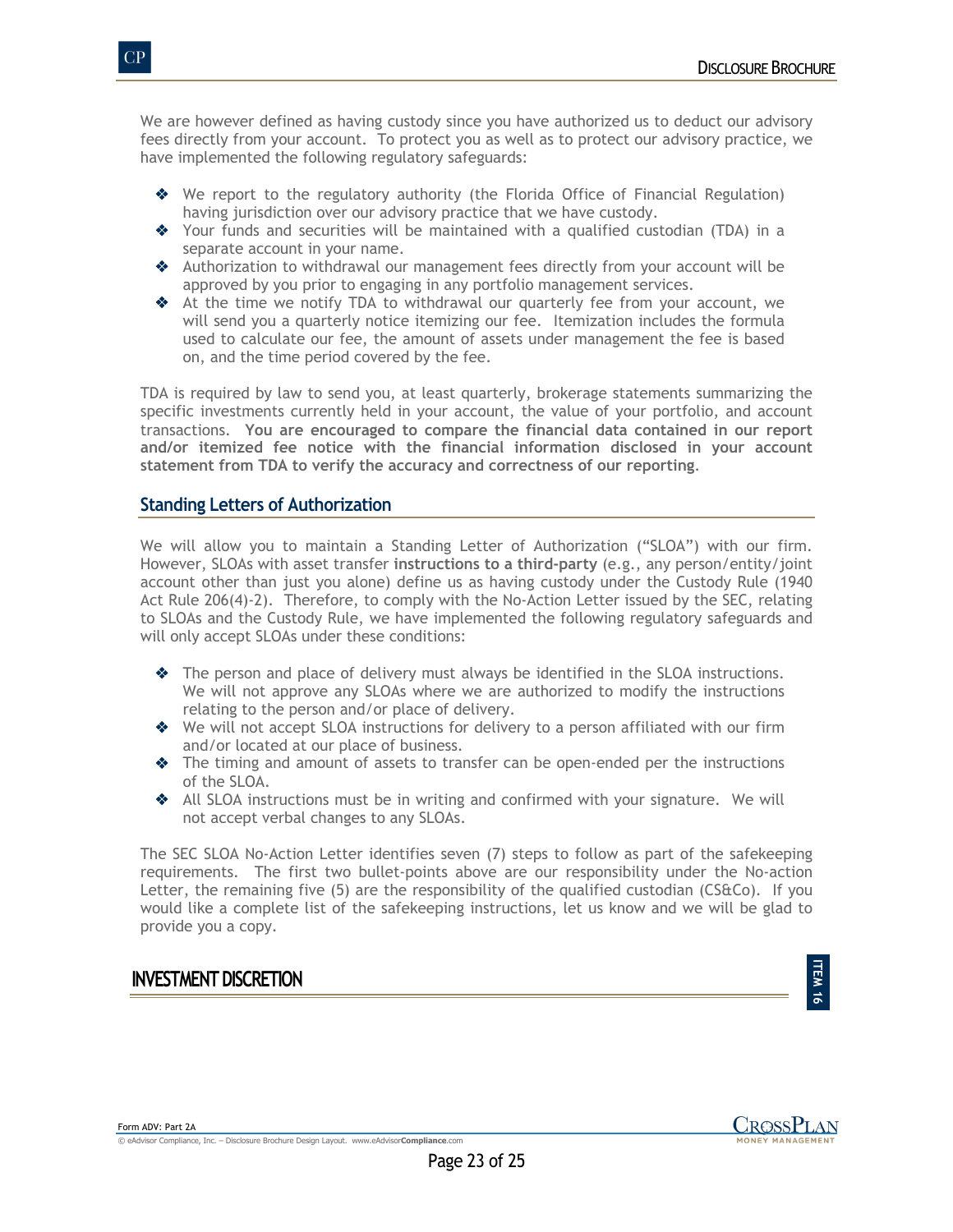**ITEM 17**

**ITEM** —<br>∞

**ITEM** ত<br>ত

# **Securities & Amount Bought or Sold**

We have you complete our Investment Advisory Agreement which sets forth our authority to buy and sell securities in whatever amounts are determined to be appropriate for your account and whether such transactions are with, or without, your prior approval.

You may, at any time, impose restrictions, **in writing**, on our discretionary authority (i.e., limit the types/amounts of particular securities purchased for your account, exclude the ability to purchase securities with an inverse relationship to the market, limit our use of leverage, etc.).

# **VOTING CLIENT SECURITIES**

**We do not vote client proxies**. You understand and agree that you retain the right to vote all proxies, which are solicited for securities held in your managed accounts. Any proxy solicitations inadvertently received by us will be immediately forwarded to you for your evaluation and decision.

However, if you have specific questions regarding an action being solicited by the proxy that you do not understand, or you want clarification, you may contact us, and we will explain the particulars. Keep in mind we will not advise you in a direction to vote, that ultimate decision will be left to you.

# **FINANCIAL INFORMATION**

We are not required to include financial information in our Disclosure Brochure since we will not take physical custody of client funds or securities or bill client accounts six (6) months or more in advance for more than \$500.

We are not aware of any current financial conditions that are likely to impair our ability to meet our contractual commitments to you.

# **REQUIREMENTS FOR STATE-REGISTERED ADVISERS**

Information on each of our principal executive officers and management persons can be found in the attached "Brochure Supplements".

© eAdvisor Compliance, Inc. – Disclosure Brochure Design Layout. www.eAdvisor**Compliance**.com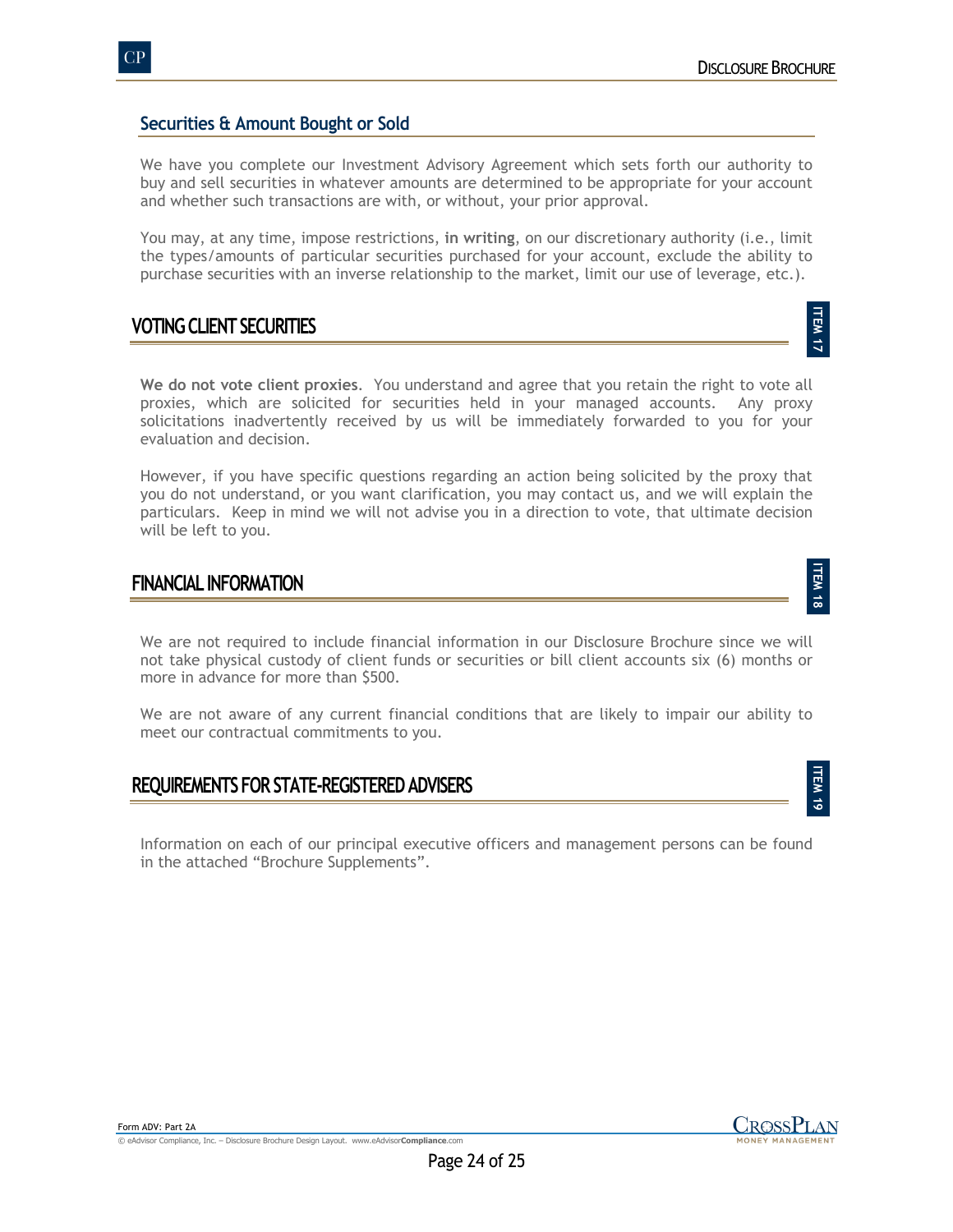**END OF DISCLOSURE BROCHURE**

© eAdvisor Compliance, Inc. – Disclosure Brochure Design Layout. www.eAdvisor**Compliance**.com

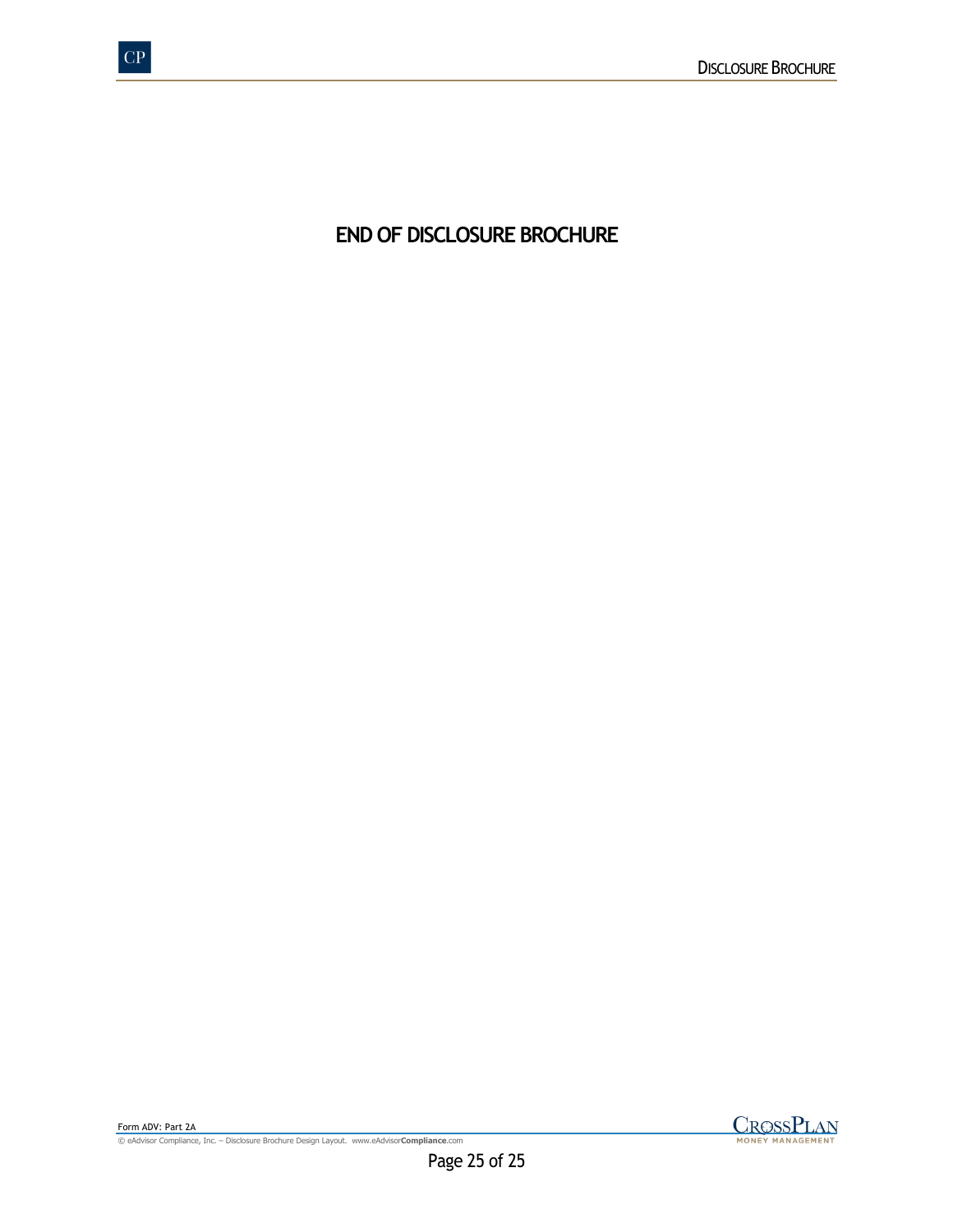# **FORM ADV: PART 2B**

#### **BROCHURE SUPPLEMENT**



**CrossPlan® Money Management**

10575 68th Avenue North, Suite B-3 Seminole, Florida 33772

Tel: 727.398.7900 Fax: 727.398.2825

**SUPERVISION** 

**John R. Palm Chief Compliance Officer**

**e-Mail:** john.palm@crossplan.net

Mr. Palm is responsible for the regulatory oversight of our advisory practice – ensuring our business activities are compliant with all federal and state regulations and that we are operating in compliance with our written policies and procedures.

In addition, the CrossPlan® Investment Programs are actively managed. Mr. Palm's duties include, but are not limited to: managing the investment activities of the Investment Programs, discussing investment options with clients, and meeting with clients to evaluate financial alternatives.

BROCHURE SUPPLEMENT DATED **1 JANUARY 2022**

**This Brochure Supplement provides information about John R. Palm that is an accompaniment to the Disclosure Brochure for our firm, CrossPlan Money Management. You should have received both of these together as a complete disclosure packet. If you did not receive our Disclosure Brochure or if you should have questions about this Brochure Supplement for Mr. Palm, you are welcome to contact us – our contact information is listed to the left.**

**Additional information about CrossPlan Money Management and John R. Palm are also available on the SEC's website at www.adviserinfo.sec.gov.**

# **John R. Palm**

**CRD#: 1185127 Year of Birth: 1965**

#### **EDUCATIONAL BACKGROUND AND BUSINESS EXPERIENCE**

#### **Education**

1988 – Liberty University: Bachelor of Science in Political Science 1992 – Liberty University: Masters in Religious Education

#### **Licenses**

FINRA Exams: Series 65 – Uniform Investment Advisor Law Examination Insurance: 2-15 License – Florida Life, Health & Variable Annuity Insurance

#### **Business Background**

02/2004 - Present......Palm Investment Strategies, LLC - d/b/a CrossPlan® Money Management Position: Managing Member & Chief Compliance Officer

12/1993 – 02/2004 .....Palm Investment Services, Inc. Position: Associate

05/1992 – 12/1993 .....United World Missions Position: Cross-Cultural Training and Development

#### **DISCIPLINARY INFORMATION**

Mr. Palm has no legal or disciplinary events to report.

#### **OTHER BUSINESS ACTIVITIES**

#### **Licensed Insurance Agent**

Mr. Palm is a licensed independent insurance agent. He will receive the normal commissions associated with insurance sales. This creates an incentive for him to recommend, should you inquire, those products in which he will receive a commission. Consequently, the objectivity of the advice rendered could be subjective and create a disadvantage.

You are under no obligation to accept Mr. Palm's recommendation to purchase any insurance products. You are free to choose any independent insurance agent and insurance company to purchase your insurance. Regardless of the insurance agent from whom you select to purchase your insurance, he/she will earn the normal commission from the sale.

For more information about the potential conflicts of interest, see our Disclosure Brochure in Item 14, "**Client Referrals & Other Compensation**". Notwithstanding such potential conflicts of interest, we strive to act in your best interest and ensure disclosure is properly made to you in compliance with the Investment Advisor Act of 1940, Rule 275.206.

#### **ADDITIONAL COMPENSATION**

Mr. Palm does not receive any economic benefit, sales awards, prizes or bonuses that are based on the number or amount of sales, client referrals, or from opening new accounts.

#### **REQUIREMENTS FOR STATE-REGISTERED ADVISERS**

Mr. Palm has not been the subject of any arbitration claim, civil litigation, self-regulatory organization/administrative proceeding, or bankruptcy petition at any time during the past ten years.